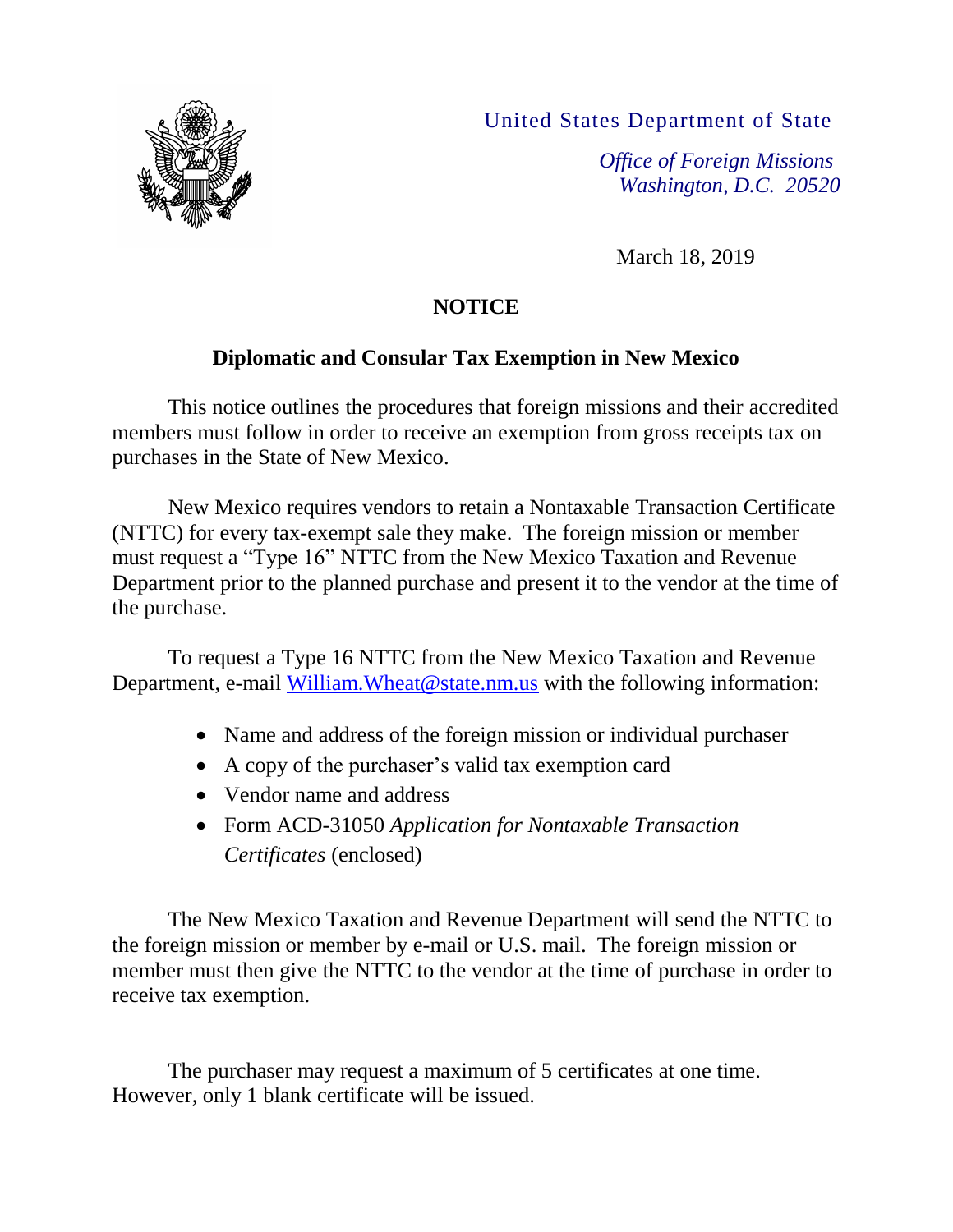For questions or concerns about this information, please contact the Office of Foreign Missions at 202-895-3500 ext. 2, by email at [OFMTaxCustoms@state.gov,](mailto:OFMTaxCustoms@state.gov) or the nearest OFM regional office.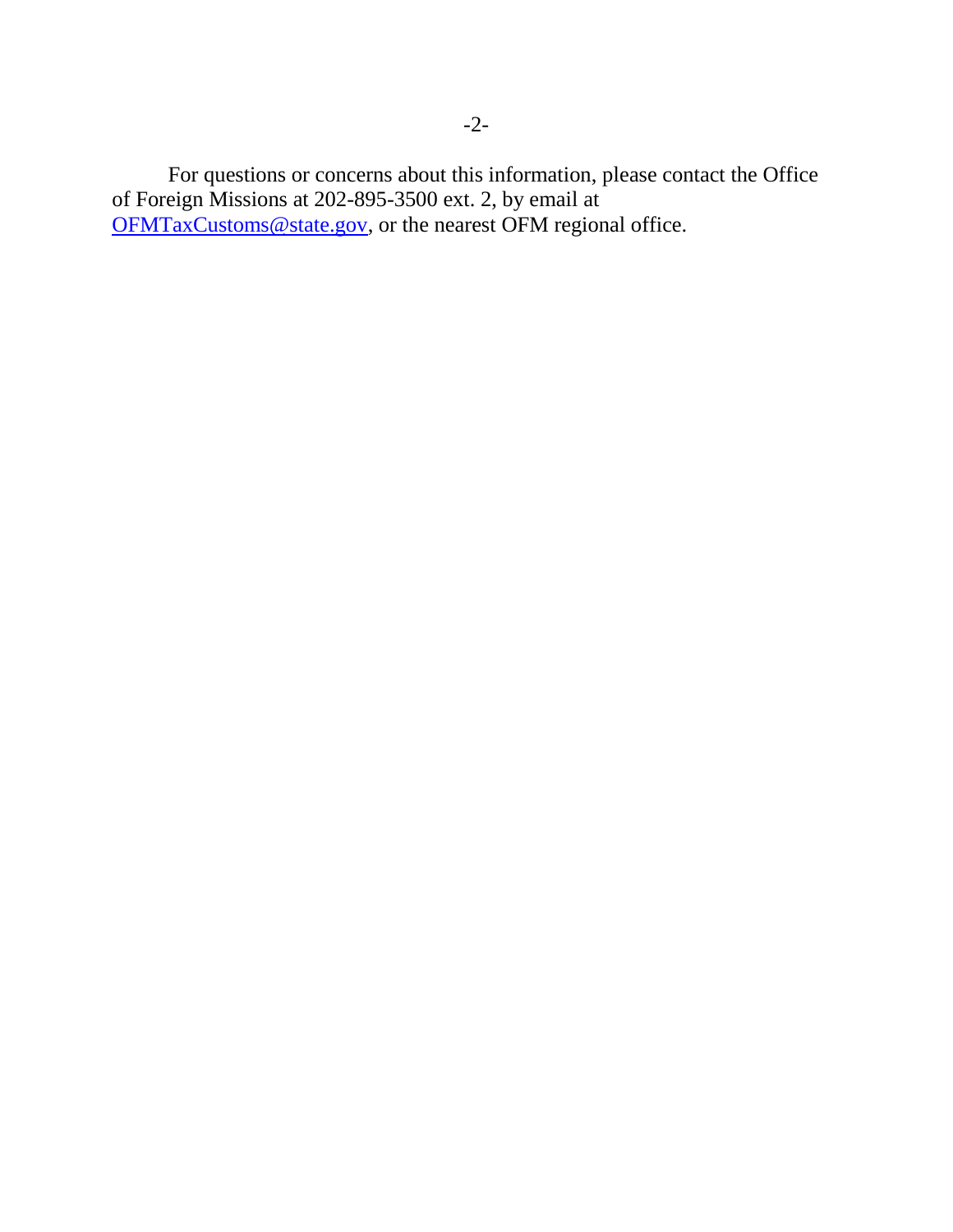

## **www.tax.newmexico.gov/**

#### **INSTRUCTIONS FOR NONTAXABLE TRANSACTION CERTIFICATES**

**REQUIREMENTS:** All New Mexico buyers/lessees who wish to execute Nontaxable Transaction Certificates (NTTCs) are required to register with the Taxation and Revenue Department using **FORM ACD-31015**, *Application for Business Tax Identification Number*. Once the registration process has been completed and a New Mexico business tax identification number (CRS number) has been issued for your business you can complete the *Application for Nontaxable Transaction Certificates* below and submit it to your closest district office.

**CAUTION:** Fraudulent statements made to obtain certificates, or fraudulent use of certificates received pursuant to this application with intent to evade or defeat the tax may subject the person or business to a fine of not more than ten thousand dollars (\$10,000) or imprisonment for not more than five (5) years or both (Sections 7-1-72 NMSA 1978 and 7-1-73 NMSA 1978).

**NTTC DESCRIPTIONS AND AUTHORIZED USES:** See reverse for complete descriptions of NTTC types.

- Type 2: for tangibles for resale, lease or re-lease, or for purchase by manufacturer
- Type 5: for services for resale, for export, or for services performed on manufactured products
- Type 6: for construction contractor's purchase of construction materials, construction services, construction-related services or for the lease of construction equipment
- Type 9: for purchase of tangible personal property by New Mexico or United States governments, 501(c)(3) organization, or credit unions
- Type 10: for purchase or lease of tangible personal property or services by a person who holds an interest in a qualified generating facility
- Type 11: for purchase of tangible personal property that is consumed in the manufacturing process<sup>1</sup>
- Type 12: for purchase of utilities that are consumed in the manufacturing process<sup>1</sup>
- Type 15: for tangible personal property purchased by qualified federal contractors

**BUSINESS INFORMATION OF APPLICANT**

- Type 16: for sales of property, services and leases to qualified film production companies, accredited foreign missions, and their accredited members
- Type OSB NTTCs are issued to registered New Mexico sellers/lessors to execute to Out-of-State Buyers who are not registered with the Department, but who will resell tangible personal property outside of New Mexico

**1 An alternative application form must be completed to request the Type 11 and 12 NTTCs**: Please complete **Form RPD-41378**, *Application for Type 11 or 12 Nontaxable Transaction Certificates*, available online at www.tax.newmexico.gov or from your local district office.

**Taxpayer Access Point (TAP) for NTTCs:** The Department encourages all taxpayers to use TAP to apply for, execute, record, print and request additional NTTCs online. If you know the seller's/lessor's CRS identification number to whom you wish to execute a NTTC, you may immediately execute the NTTC online. When the recipient's CRS identification number is known, there is no limit to executing NTTCs on TAP, but you may request up to five (5) NTTCs to be executed at a later date if the seller's/lessor's name and CRS identification number is not known. You must first record executed NTTC information before applying for additional NTTCs to be executed at a later date. Please note that on the TAP system third parties (e.g., CPAs, accountants, bookkeepers, etc.) cannot request or execute NTTC's on behalf of their clients/employers. For instructions on how to obtain NTTCs online, go to https://tap.state.nm.us.

#### **IF YOU DO NOT HAVE INTERNET ACCESS COMPLETE THE APPLICATION FORM BELOW**

**HOW TO APPLY OR REORDER**: If you do not yet have the name and CRS identification number of the vendor to whom you wish to execute the NTTC, complete the application below, providing all information requested. Mail the application to the New Mexico Taxation and Revenue Department, P.O. Box 5557, Santa Fe, New Mexico 87502-5557, or you may deliver it to your local district office.

**NOTE:** You may reorder additional NTTCs *ONLY* after your executed NTTCs have been recorded with the Department. To record your executed NTTCs, submit the Nontaxable Transaction Certificate Report or record them online. **The Department will only issue a maximum of five (5) NTTCs to be executed at a later date.**

## **APPLICATION FOR NONTAXABLE TRANSACTION CERTIFICATES**

**To be executed at a later date**

(All information below must be completed)

**NM CRS IDENTIFICATION NUMBER OF APPLICANT**

|                          | <b>BUSINESS INFORMATION OF APPLICANT</b>                 | NM CRS IDENTIFICATION NUMBER OF APPLICANT |                 |                                                                  |                                                      |   |   |  |
|--------------------------|----------------------------------------------------------|-------------------------------------------|-----------------|------------------------------------------------------------------|------------------------------------------------------|---|---|--|
| Name:                    |                                                          | $\begin{array}{ccc} 0 & - & \end{array}$  |                 |                                                                  | $-00-$                                               |   |   |  |
| Mailing<br>Address:      |                                                          | □                                         | New Application |                                                                  | <b>CONTRACTORS LICENSE</b><br>NUMBER (if applicable) |   |   |  |
| City:                    | State: $\frac{Zip:$<br>the control of the control of the | $\Box$<br>Reorder                         |                 |                                                                  |                                                      |   |   |  |
| Date:                    |                                                          | <b>Type of NTTC</b>                       |                 | <b>Quantity Requested: 5 combined maximum</b><br>(circle number) |                                                      |   |   |  |
| Print Name:              | <u> 1980 - Andrea Andrew Maria (h. 1980).</u>            |                                           |                 | $\overline{2}$                                                   | 3                                                    | 4 | 5 |  |
| Authorized<br>Signature: |                                                          |                                           |                 | 2                                                                | 3                                                    | 4 | 5 |  |

**New Mexico Taxation and Revenue Department, PO Box 5557, Santa Fe, New Mexico 87502-5557**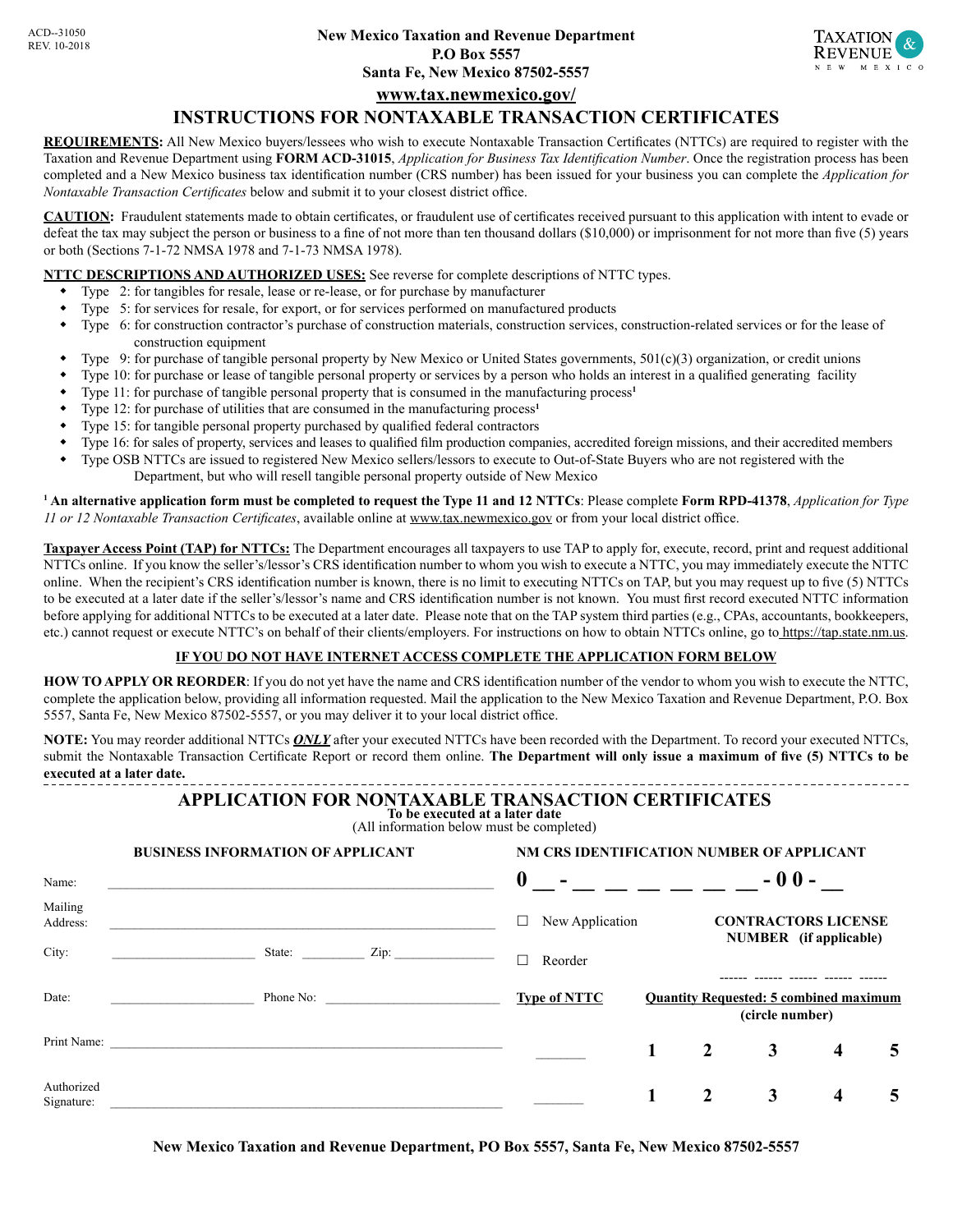## *NTTC TYPE DESCRIPTIONS 1*

**TYPE 2** certificates may be executed:

1) By manufacturers for the purchase of tangible personal property that will become an ingredient or component of the manufactured product. (7-9-46) 2) For the purchase of tangible personal property or licenses for resale either alone or in combination with other tangible personal property or licenses in the ordinary course of business. (7-9-47)

3) By a lessee for the lease of tangible personal property or licenses for subsequent lease in the ordinary course of business, except for the lease of furniture or appliances, the receipts from the rental or lease of which are deductible under Subsection C of Section 7-9-53, the lease of coin-operated machines, and for the purchase of manufactured homes as defined in Section 7-9-3(G). (7-9-50)

4) For the purchase of tangible personal property or licenses for subsequent lease in the ordinary course of business, except for the lease of furniture or appliances, the receipts from the rental or lease of which are deductible under Subsection C of Section 7-9-53; the lease of coin-operated machines, and for the purchase of manufactured homes as defined in Section 7-9-3(G). (7-9-49) 5) By a person who is licensed to practice medicine, osteopathic medicine, dentistry, podiatry, optometry, chiropractic or professional nursing for the purchase of prosthetic devices. (7-9-73)

6) By a common carrier for the purchase of fuel that is to be loaded or used in a locomotive engine. (7-9-110.1 & 7-9-110.3)

#### **TYPE 5** certificates may be executed:

1) For the purchase of services for resale if the subsequent sale by the buyer is in the ordinary course of business and the subsequent sale of the service is subject to gross receipts tax or governmental gross receipts tax. (7-9-48) 2) For the purchase of services for export when sold to an out-of-state buyer **and** delivery and initial use of the product of the service occurs outside New Mexico. (7-9-57)

3) By manufacturers for the purchase of services performed directly upon tangible personal property they are in the business of manufacturing or upon ingredient or component parts thereof. (7-9-75)

4) For the purchase of aerospace services for resale if the subsequent sale by the buyer is in the ordinary course of business and the services are sold to a 501(c)(3) organization, other than a national laboratory, or to the United States. (7-9-54.1)

**TYPE 6** certificates may be executed by a construction contractor:

1) For the purchase of construction materials that will become ingredients or components of a construction project that is either subject to gross receipts tax upon completion or that takes place on Indian tribal territory. (7-9-51) Enter your contractor's license number on the application or submit proof that such a number is not required.**<sup>2</sup>**

2) For the purchase of construction services that are directly contracted for or billed to a construction project that is either subject to gross receipts tax upon completion, upon the sale in the ordinary course of business of the real property upon which the project is constructed or that takes place on Indian tribal territory. (7-9-52) Enter your contractor's license number on the application or submit proof that such a number is not required.**<sup>2</sup>**

3) For the purchase of construction-related services that are directly contracted for or billed to a construction project that is either subject to gross receipts tax upon completion, upon the sale in the ordinary course of business of the real property upon which the project is constructed or that takes place on Indian tribal territory. (7-9-52) Enter your contractor's license number on the application or submit proof that such a number is not required.**<sup>2</sup>**

4) For the lease of construction equipment that is used at the construction location of a construction project that is either subject to gross receipts tax upon completion, upon the sale in the ordinary course of business of the real property upon which the project is constructed or that takes place on Indian tribal territory. (7-9-52.1) Enter your contractor's license number on the application or submit proof that such a number is not require.**<sup>2</sup>**

**TYPE 9** certificates may be executed for the purchase of tangible personal property only and may **not** be used for the purchase of services, the purchase of a license or other intangible property, for the lease of property or to purchase construction materials for use in construction projects (except as provided in #2 below). The following may execute Type 9 NTTCs:

1) Governmental agencies. (7-9-54)

2) 501(c)(3) organizations. (7-9-60) These organizations register with the Taxation and Revenue Department and submit proof of Internal Revenue Service 501(c)(3) nonprofit determination before they may execute Type 9 NTTCs. Those 501(c)(3) organizations that are organized for the purpose of providing homeownership opportunities to low-income families may purchase construction materials incorporated into these construction projects.

3) Federal or state-chartered credit unions. (7-9-54 and 7-9-61.2)

4) Indian tribes, nations or pueblos when purchasing tangible personal property for use on Indian reservations or pueblo grants. (7-9-54)

**TYPE 10** certificates may be executed by a person that holds an interest in a qualified generating facility for the purchase or lease of tangible personal property or services that are eligible generation plant costs. In addition to required reporting on the CRS-1 Form, sellers who accept this certificate for a qualified purchase must also report this deduction on form RPD-41349 Advanced Energy Deduction. (7-9-114)

**TYPE 11** certificates may be executed by manufactures for the purchase of tangible personal property that will be consumed in the manufacturing process and may not be used to purchase tools or equipment that may be used to create the manufactured product. The Type 11 NTTC is not to be used for the purchase of utilities. (7-9-46B)**<sup>3</sup>**

**TYPE 12** certificates may be executed by manufactures for the purchase of utilities that will be consumed in the manufacturing process. (7-9-46B)**<sup>3</sup>**

**TYPE 15** certificates may be executed by qualified federal contractors on a contract-by-contract basis. A copy of the federal contract is required. The Taxation and Revenue Department may contact you for additional information.

**TYPE 16** certificates may be executed by:

1) Qualified film production companies to purchase property, lease property or purchase services. A qualified production company must submit proof of registration with the New Mexico Film Division of the Economic Development Department. (7-9-86)

2) Accredited diplomats or missions for the purchase of property or services or the leasing of property. (7-9-89)

**TYPE NTTC-OSB** certificates may be executed by OUT-OF-STATE BUYERS for the purchase of tangible personal property that will be resold or become an ingredient or component of a manufactured product, or for services performed on a manufactured product. **Type NTTC-OSBs must be obtained by the seller.**

**<sup>1</sup>** For more information on the use of different types of NTTCs and special reporting requirements please see publication FYI-204: Nontaxable Transaction Certificates online athttp://www.tax.newmexico.gov/SiteCollectionDocuments/Publicationsor request it from your local district tax office.

<sup>2</sup> Proof that a construction contractor's license is not required includes a detailed written statement explaining the circumstances that exclude the contractor from the jurisdiction or application of New Mexico statutes which provide for construction contractor's licensing and regulation of construction activity.

**<sup>3</sup>** Type 11 and 12 NTTCs require the completion of an alternative application, Form RPD-41378, Application for Type 11 or 12 Nontaxable Transaction Certificates, available online at www.tax.newmexico.gov or from your local district office.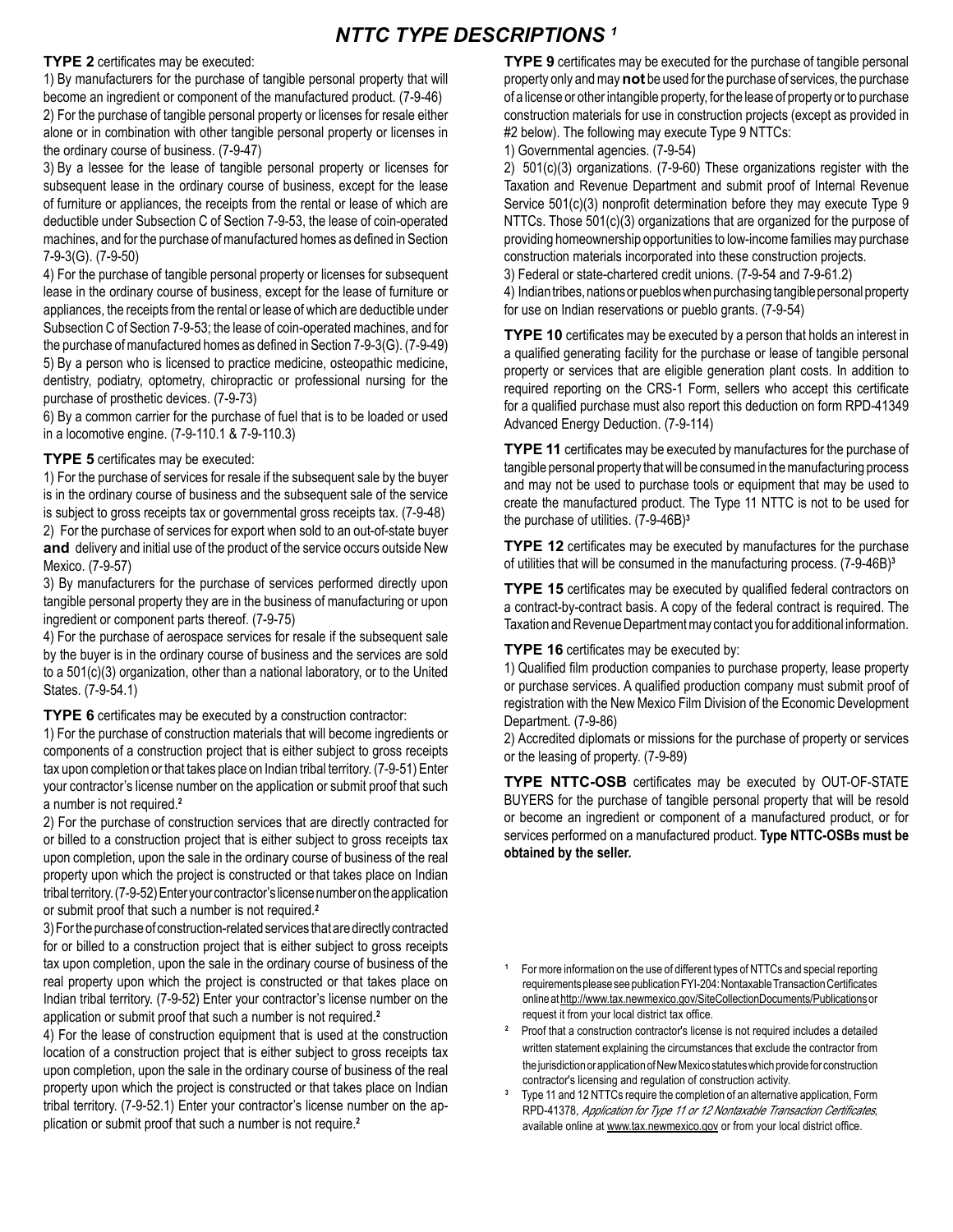# **FYI-204 FOR YOUR INFORMATION**<br>Tax Information/Policy Office  $\rightarrow$  P.O. Box 630

l,

# **New Mexico Taxation and Revenue Department**

Tax Information/Policy Office ♦ P.O. Box 630 ♦ Santa Fe, New Mexico 87504-0630

# **Nontaxable Transaction Certificates (NTTCs)**

This publication provides general information on the issuance of nontaxable transaction certificates (NTTCs) by the New Mexico Taxation and Revenue Department and their appropriate use by taxpayers.

*This information is as accurate as possible at time of publication. Subsequent legislation, new state regulations, and court cases may affect its accuracy. For the latest information please check the Taxation and Revenue Department's web site at [www.tax.newmexico.gov.](http://www.tax.newmexico.gov/)*

## **CONTENTS**

| Deductions that Require NTTCs or Alternative Evidence page 5         |  |
|----------------------------------------------------------------------|--|
|                                                                      |  |
|                                                                      |  |
|                                                                      |  |
|                                                                      |  |
|                                                                      |  |
|                                                                      |  |
|                                                                      |  |
|                                                                      |  |
| Multi-jurisdictional Uniform Sales and Use Tax Certificates  page 13 |  |
|                                                                      |  |
|                                                                      |  |
|                                                                      |  |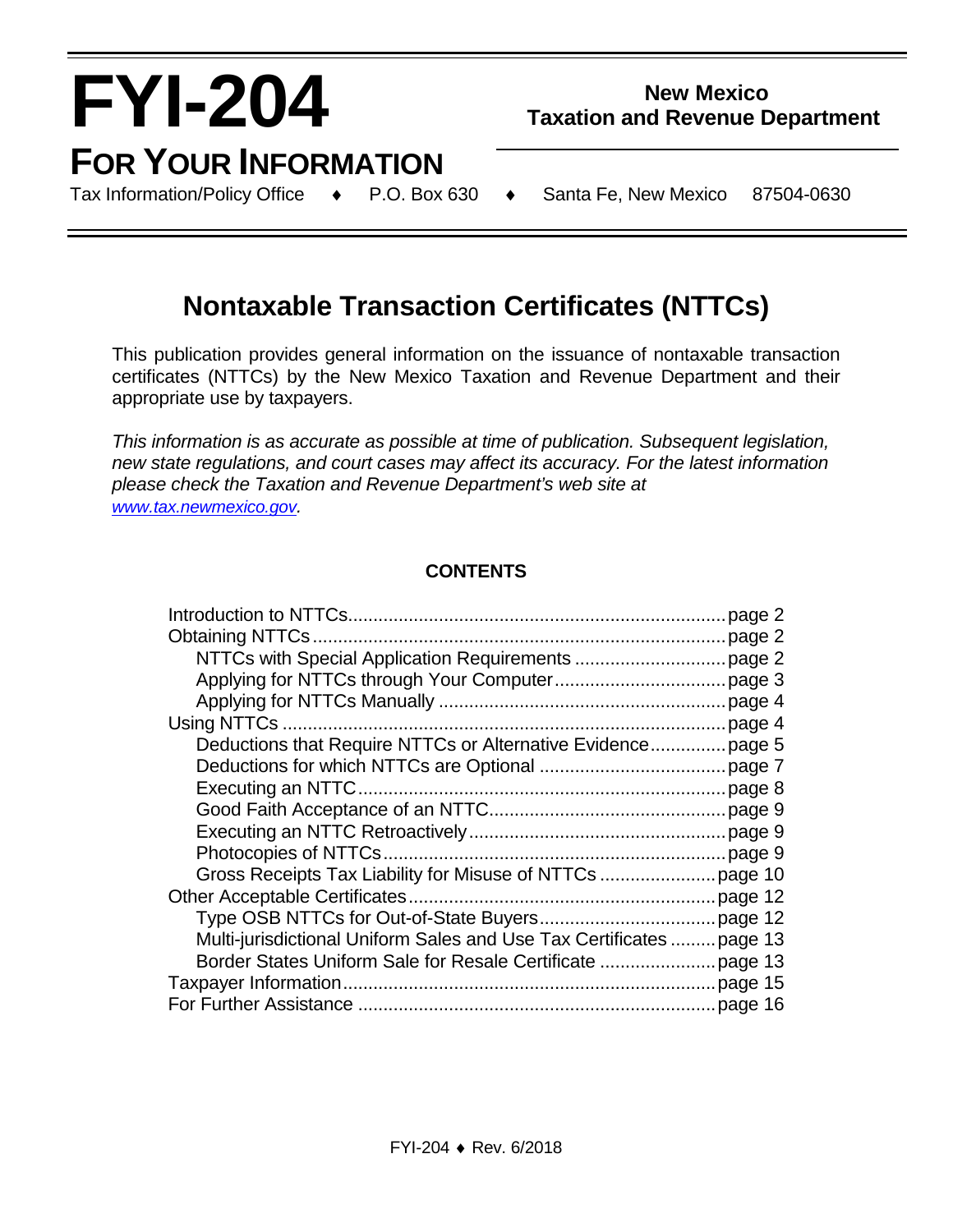# **INTRODUCTION TO NTTCS**

Unlike most states, New Mexico imposes a gross receipts tax rather than a sales tax. Gross receipts tax applies to receipts from property sold in New Mexico, services performed in New Mexico, leases or licenses of property used in this state and granting of rights to use a franchise in New Mexico. Receipts from a research and development service performed outside New Mexico also are subject to gross receipts tax if the product of the service is initially used in this state. All such receipts are subject to New Mexico gross receipts tax unless a statutory exemption or deduction applies to a transaction.

The legal liability for reporting and paying the New Mexico gross receipts tax is always on the seller or lessor, not on the customer. In common business practice, however, the seller or lessor recovers the gross receipts tax from the buyer or lessee by billing the tax to the customer. In transactions for which state law provides gross receipts tax deductions, the buyer or lessee may give the seller or lessor a New Mexico nontaxable transaction certificate (NTTC) to document the seller's or lessor's deduction of their receipts. Deductible receipts are not subject to gross receipts tax because they are subtracted from gross receipts before the tax is calculated. In deductible transactions, the seller or lessor incurs no gross receipts tax to bill to the customer, and the customer makes the purchase "tax free."

Deductible receipts, though not subject to gross receipts tax, must be reported to the New Mexico Taxation and Revenue Department on a CRS-1 Form. *Exempt* receipts are receipts which, under state law, need not be reported to this Department.

# **OBTAINING NTTCs**

To obtain NTTCs, an applicant must have a New Mexico CRS Identification Number, an 11-digit number also known as a business tax identification number. That number is obtained by submitting a completed Form ACD-31015, *Application for Business Tax Identification Number*, to this Department. The form may be printed from our web site or obtained from this Department by contacting any of the local offices listed at the back of this publication. A taxpayer who has a CRS Identification Number is "registered" with this Department. Taxpayers may also register online on our web site at [https://tap.state.nm.us/tap.](https://tap.state.nm.us/tap)

## **NTTCs with Special Application Requirements**

Making a first-time application for some NTTC types may require special documentation. An applicant who uses the Department's online tax center, Taxpayer Access Point (TAP) to make such NTTCs requests will receive an online message to call the Department for further instructions on how to supply the required documentation.

An application for a Type 6 NTTC requires a contractor's license verification. Beginning April 1, 2016, the Construction Industries Division of the Regulation and Licensing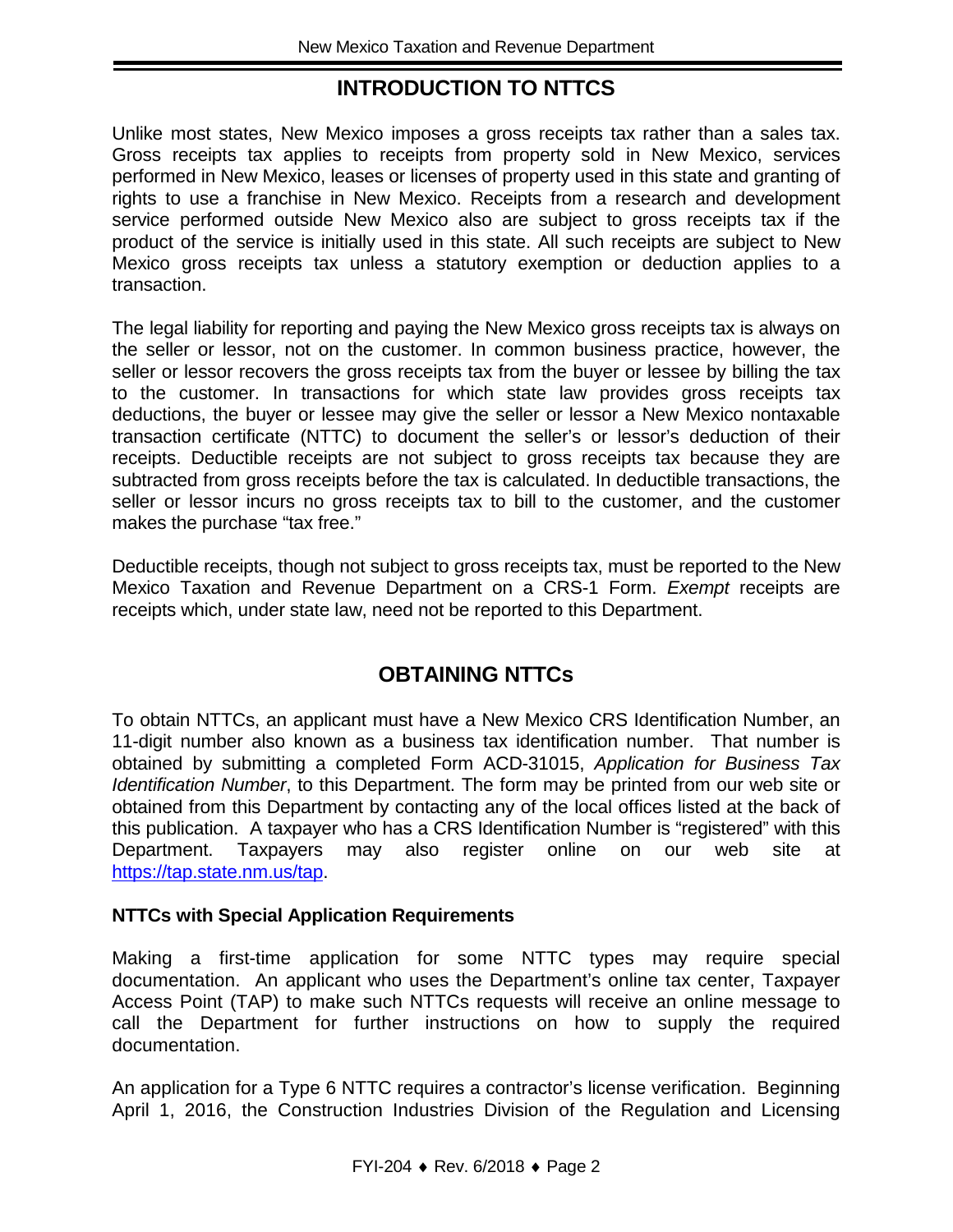Department will no longer require licenses for certain specialty classifications of contractors. Applicants who fall into one of those categories must submit documentation in place of a contractor's license indicating one of those specialty classifications as their primary business and indicating that they are entitled to the deductions claimed.

Initial requests for Type 9 NTTCs by 501(c)(3) nonprofit organizations must be accompanied with a copy of the letter from the Internal Revenue Service granting the organization its 501(c)(3) status.

A private person acting as an agent for a government entity for an industrial revenue bond project may apply for Type 9 NTTCs to execute to sellers of tangible personal property, other than ingredients or components of construction projects (Regulation 3.2.212.22 NMAC). To obtain the NTTCs, the agent must submit a copy of the industrial revenue bonds contract showing the expiration date and contract number.

Type 10 certificates may be executed by a person that holds an interest in a qualified generating facility for the purchase of tangible personal property or services that are eligible generation plant costs. To obtain a Type 10 NTTC an interest owner of a qualified generating facility must provide the Department with a certificate from the New Mexico Environment Department certifying eligibility.

Qualified federal contractors must submit a copy of their federal contract upon the initial request for Type 15 NTTCs. The Type 15 NTTCs are issued by the Department for specific federal contracts only. New federal contracts must be submitted upon request for the Type 15 NTTCs. The Department may contact the applicant for additional information.

A qualified film production company must submit proof of registration with the Film Division of the New Mexico Economic Development Department upon the initial request for Type 16 NTTCs.

Accredited diplomats or missions making initial application for Type 16 NTTCs must provide identification confirming their diplomatic status.

Businesses wishing to obtain a Type 11 or 12 NTTC must complete an alternative application Form RPD-41378, *Application for Type 11 or 12 Nontaxable Transaction Certificates*.

## **Applying for NTTCs through Your Computer**

i.

Registered New Mexico gross receipts taxpayers may obtain<sup>[1](#page-6-0)</sup>, execute and record the use of New Mexico nontaxable transaction certificates (NTTCs) through the TAP system on the Taxation and Revenue Department's web site. To use TAP, go to [https://tap.state.nm.us.](https://tap.state.nm.us/) For assistance with using this online program, please call (505) 827-0951 in Santa Fe, New Mexico.

<span id="page-6-0"></span> $1$  The TAP system can not be used to obtain Type 11 or 12 NTTCs. Instead, a paper Form RPD-41378, *Application for Type 11 or 12 Nontaxable Transaction Certificates* must be completed.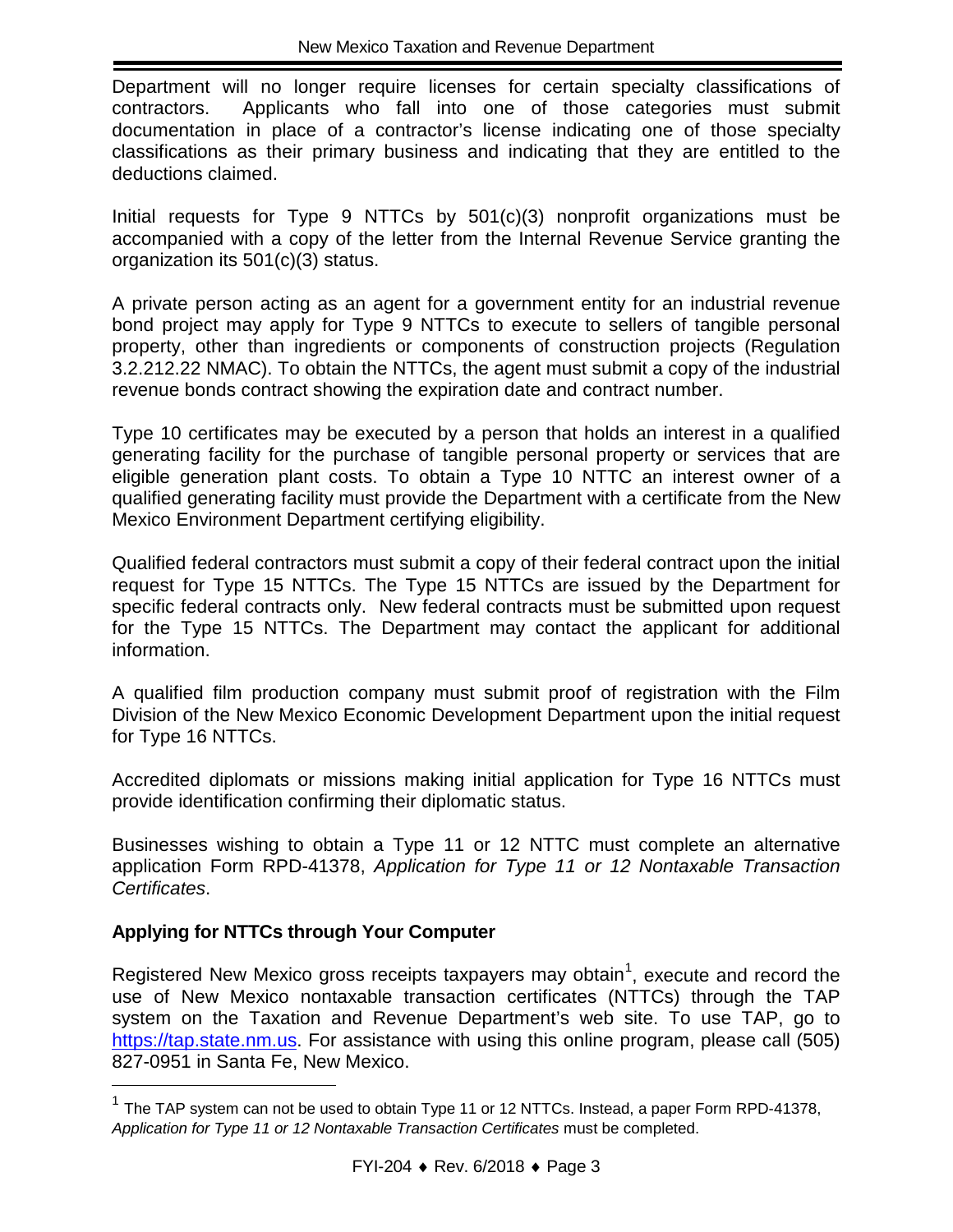Taxpayers may use TAP to make both initial and additional applications for NTTCs, and, if the taxpayer knows the CRS identification number of the seller or lessor, he or she may use this paperless program to execute an NTTC online. If the NTTC recipient's CRS identification number is known, there is no limit on the number of NTTCs a taxpayer may execute online. An NTTC also may be printed on a local printer, though the taxpayer need not print the NTTC to execute it.

Because, to obtain NTTCs for the first time a 501(c)(3) nonprofit organization must submit a copy of its 501(c)(3) designation letter from the Internal Revenue Service, if the applicant uses TAP he or she will receive the online message to call the Department for further instructions. Once approved by the Department to use NTTCs, a 501(c)(3) nonprofit organization may use TAP without contacting the Department further.

## **Applying for NTTCs Manually**

A taxpayer who does not know the CRS identification number of the seller or lessor, or does not have access to a computer, may use a paper ACD-31050, *Application for Nontaxable Transaction Certificates* to request up to five paper NTTCs. The application may be printed from our website at [www.tax.newmexico.gov.](http://www.tax.newmexico.gov/) It also is included in the "CRS-1 Filer's Kit", which the Department mails to registered taxpayers who file a paper return every June and December. Mail the completed application to the address shown on that form.

Before applying for additional paper NTTCs, the taxpayer must record the executed NTTC information online or on a paper form, ACD-31098, *Nontaxable Transaction Certificate Report*. Form ACD-31098 also may be printed from our website.

## **USING NTTCs**

A buyer or lessee executes an NTTC by giving it to the seller or lessor to retain as documentation for deductions of receipts the seller or lessor takes for qualified transactions. The buyer or lessee does not need to give the seller or lessor an NTTC for every deductible transaction. The seller or lessor can refer an unlimited number of transactions to the one NTTC given by the buyer or lessee.

Deductions from gross receipts are provided by statutes, but the law does not require a seller or lessor to take any deduction. If a seller or lessor chooses to take a deduction, the statute offering the deduction **may** *require* the buyer or lessee to give the seller or lessor an NTTC or alternative evidence as documentation for the deductible transaction.

Many of the statutes offering deductions from gross receipts neither require NTTCs nor specify them as optional. Such deductions may be taken and documented by alternative evidence that they were legitimately claimed because the transactions met the statutory requirements. Such forms of evidence include copies of checks submitted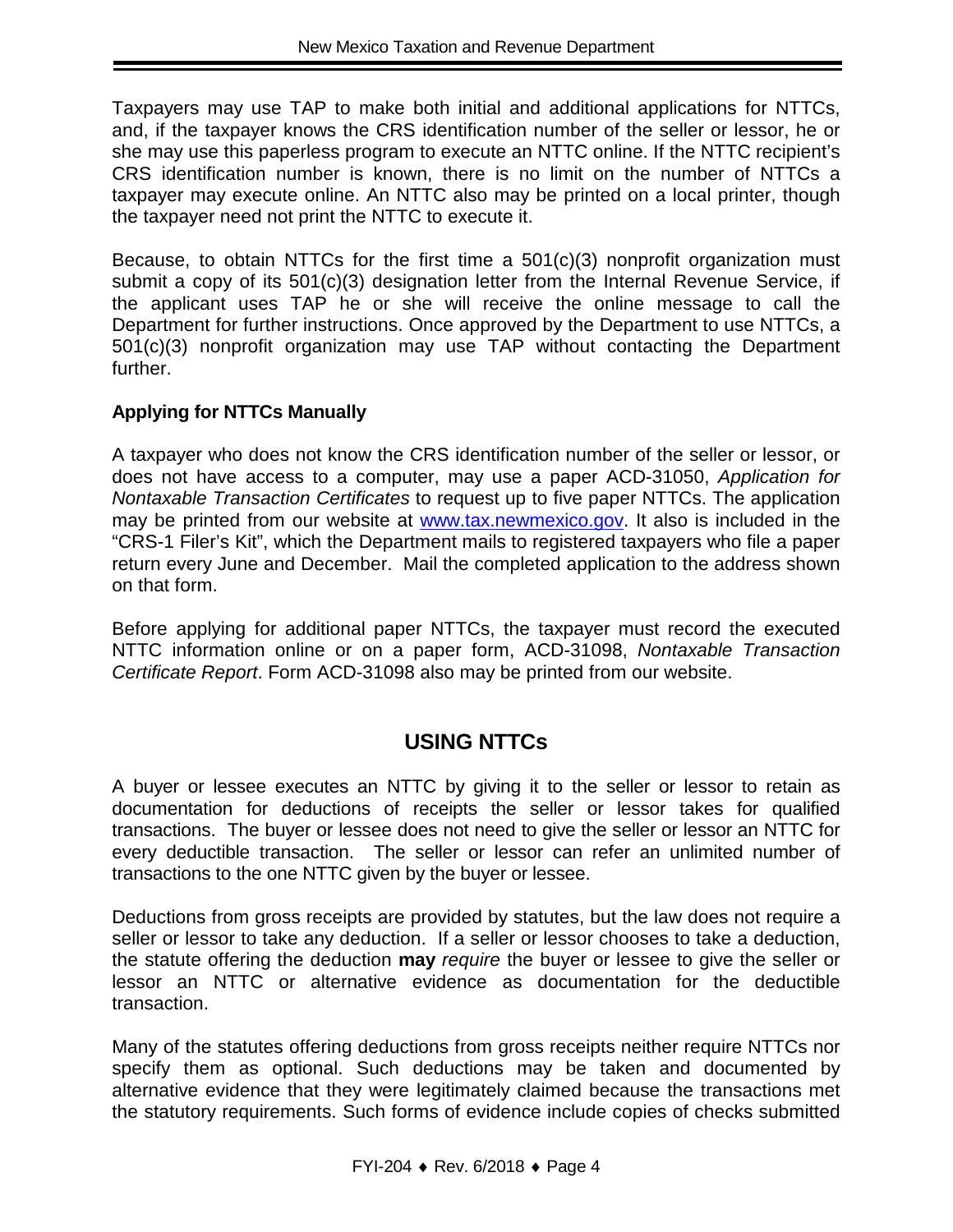in payment, copies of contracts, and invoices identifying the buyer or lessee. A statute may require specific documentation, such as Section  $7-9-58^2$  $7-9-58^2$ , which requires the seller of, among other items, feed and fertilizers for livestock to receive from the buyer a statement in writing that the buyer is regularly engaged in the business of farming, ranching or raising animals for their hides or pelts.

Effective April 7, 2011, sellers of tangible personal property for resale may support their deductions for the sale with evidence other than an NTTC, as specified in rule. See Section 7-9-43 NMSA 1978 for more information on what alternative evidence is acceptable.

## **Deductions that Require NTTCs or Alternative Evidence**

The buyer or lessee **may** give an NTTC to the seller or lessor to document deductions of receipts from these transactions:

- 1. Sales, to manufacturers, of tangible personal property that will become an ingredient or component of the manufactured product (Section 7-9-46A), **Type 2 NTTC**;
- 2. Sales of tangible personal property or licenses for resale by the buyer in the ordinary course of business, either alone or in combination with other tangible personal property or licenses (Section 7-9-47), **Type 2 NTTC**;
- 3. Leases of tangible personal property or licenses for subsequent lease by the lessee in the ordinary course of business (Section 7-9-50), **Type 2 NTTC**. Excepted from this deduction are leases of furniture or appliances, which may be deducted under Section 7-9-53 without execution of an NTTC, and leases of coin-operated machines and manufactured homes;
- 4. Sales of tangible personal property or licenses for subsequent lease by the lessee in the ordinary course of business (Section 7-9-49), **Type 2 NTTC**. Excepted from this deduction are leases of furniture or appliances, which may be deducted under Section 7-9-53 without execution of an NTTC, and leases of coin-operated machines and manufactured homes;
- 5. Sale of prosthetic devices by a person who is licensed to practice medicine, osteopathic medicine, dentistry, podiatry, optometry, chiropractic or professional nursing (Section 7-9-73), **Type 2 NTTC**;
- 6. Sale of fuel that is loaded or used by a common carrier in a locomotive engine when certain investment requirements have been met (Section 7-9-110.3), **Type 2 NTTC**;
- 7. Sale of a service for resale by the buyer in the ordinary course of business, if the resale of the service is subject to gross receipts tax or governmental gross receipts tax (Section 7-9-48), **Type 5 NTTC**;

i.

<span id="page-8-0"></span> $^2$  Statutory citations in this publication are to the New Mexico Statutes Annotated (NMSA 1978).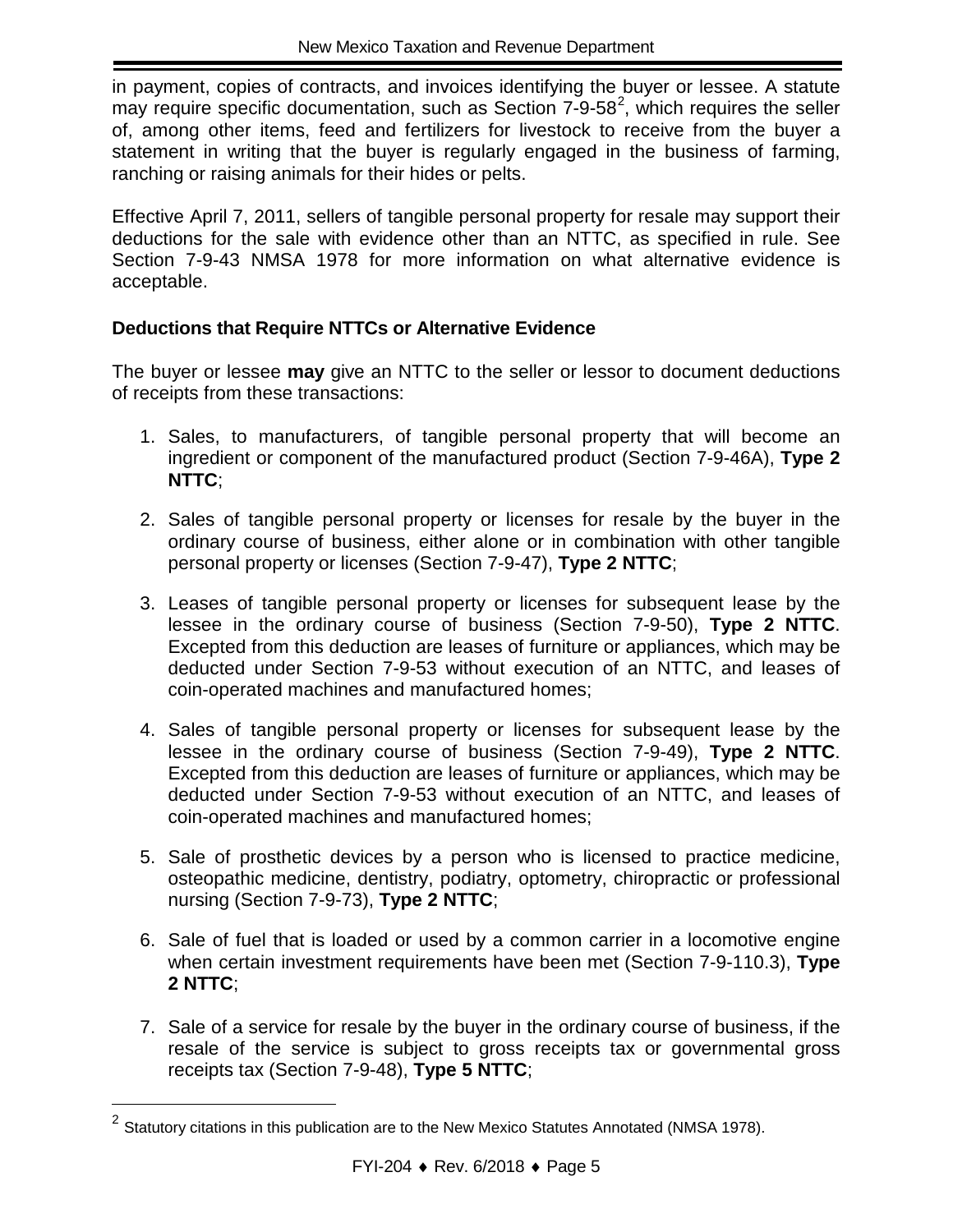- 8. Sale, to a manufacturer, of a service performed directly upon tangible personal property the manufacturer is manufacturing, or upon ingredients or components of that manufactured property (Section 7-9-75), **Type 5 NTTC**;
- 9. Sale of aerospace services for resale by the buyer in the ordinary course of business, if the resale of the service is to a 501(c)(3) organization (other than a national laboratory) or the United States (Section 7-9-54.1), **Type 5 NTTC**;
- 10.Sales of construction materials that will become ingredients or components of a construction project that is either subject to gross receipts tax upon completion or that takes place on Indian tribal territory (Section 7-9-51), **Type 6 NTTC**;
- 11.Sales of construction services to be performed on a construction project that is ether subject to gross receipts tax upon completion or that takes place on Indian tribal territory (Section 7-9-52), **Type 6 NTTC**;
- 12.Leases of construction equipment to a person engaged in the construction business that is used at the construction location of a construction project that is subject to gross receipts tax upon its completion or that takes place on Indian tribal territory (Section 7-9-52.1), **Type 6 NTTC**
- 13.Sales of tangible personal property other than construction materials to 501(c)(3) nonprofit organizations (except as provided in #13 below), (Section 7-9-60) **Type 9 NTTC**;
- 14.Sales of construction materials to 501(c)(3) nonprofit organizations that are organized for the purpose of providing homeownership opportunities to lowincome families, (Section 7-9-60) **Type 9 NTTC**;
- 15. Sales of tangible personal property or services that are eligible generation plant costs to a person that holds an interest in a qualified generating facility (Section 7-9-114), **Type 10 NTTC**;
- 16. Sales of tangible personal property (other than utilities) to a manufacturer that are consumed in the manufacturing process (Section 7-9-46B), **Type 11 NTTC**;
- 17. Sales of utilities to a manufacturer that are consumed in the manufacturing process (Section 7-9-46B), **Please note: a Type 12 NTTC must be used as other alternative evidence is not allowed**, and
- 18. Sales of property and services, and leases of property, to a qualified film production company (Section 7-9-86), or to a diplomat or mission (Section 7-9- 89), **Type 16 NTTC**.
- 19. A **Type 15** NTTC may be executed by qualified federal contractors on a contract-by-contract basis (Regulation 3.2.205.11 NMAC). A copy of the federal contract is required.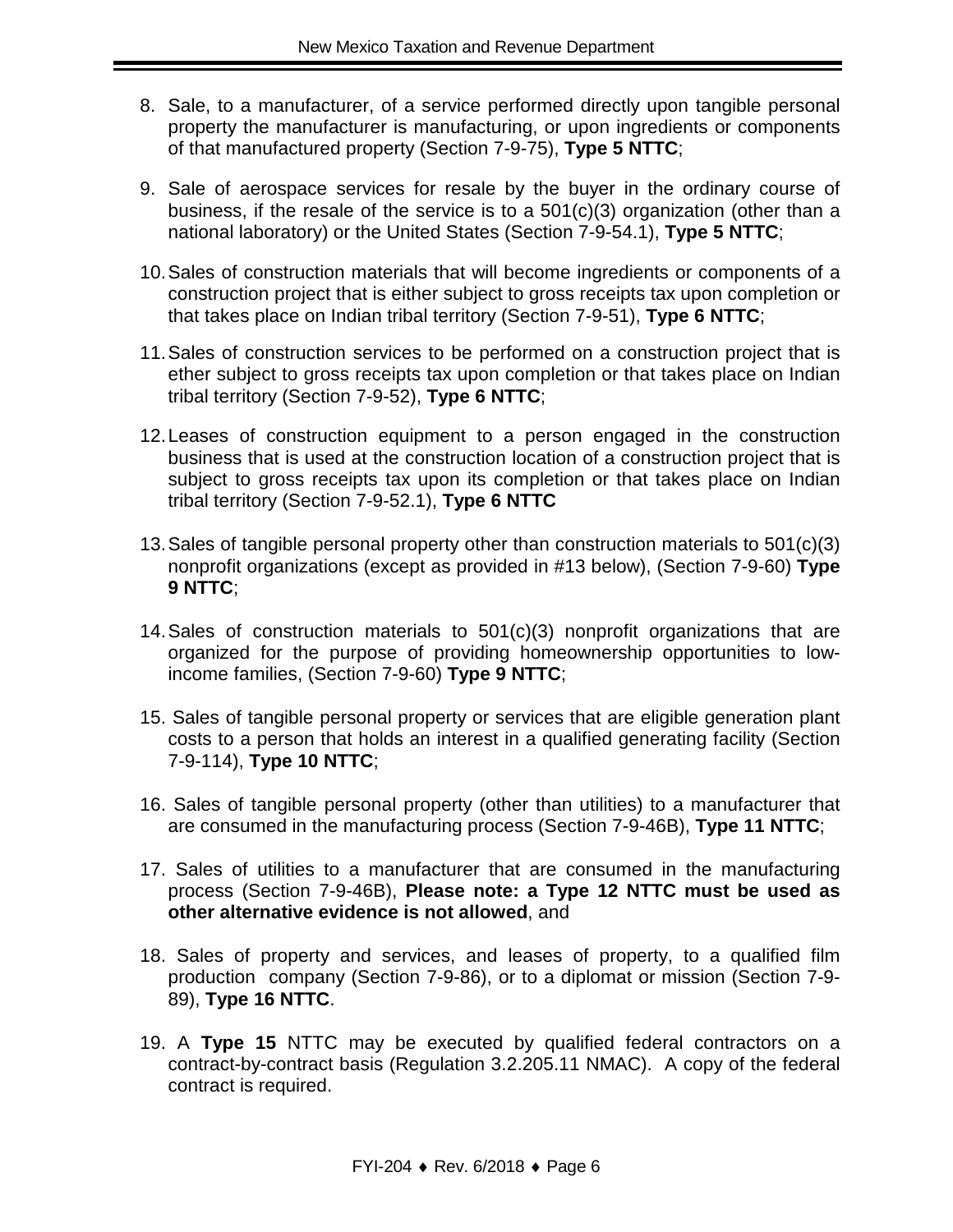In limited circumstances, **Type NTTC-OSB** certificates (Regulation 3.2.201.17 NMAC) may be executed by out-of-state buyers for the purchase of tangible personal property that will be resold or become an ingredient or component of a manufactured product, or for services performed on a manufactured product. **Type NTTC-OSBs must be obtained by the seller.** Please see "Type OSB NTTCs for Out-of-State Buyers" on page 13 of this publication.

## **Deductions for which NTTCs are Optional**

Statutes allow, *but do not require*, an NTTC to be executed for these transactions:

- 1. Sales of construction equipment used in the new facility construction of a sole community provider hospital located in a federally designated health professional shortage area by a foundation or a nonprofit organization that has entered into a written agreement with a county to pay at least 95% of the costs of new facility construction of that sole community provider hospital (Section 7-9-100), **Type 2 NTTC**;
- 2. Sales of engineering and architectural services used in the new facility construction of a sole community provider hospital located in a federally designated health professional shortage area by a foundation or a nonprofit organization that has entered into a written agreement with a county to pay at least 95% of the costs of new facility construction of that sole community provider hospital (Section 7-9-99), **Type 5 NTTC**;
- 3. Sales of services to an out-of-state buyer when the delivery and initial use of the product of the service occur outside New Mexico (Section 7-9-57), **Type 5 NTTC**;
- 4. Sales of construction services used in the new facility construction of a sole community provider hospital located in a federally designated health professional shortage area by a foundation or a nonprofit organization that has entered into a written agreement with a county to pay at least 95% of the costs of new facility construction of that sole community provider hospital (Section 7-9-99), **Type 6 NTTC**;
- 5. Sales of construction material used in the new facility construction of a sole community provider hospital located in a federally designated health professional shortage area by a foundation or a nonprofit organization that has entered into a written agreement with a county to pay at least 95% of the costs of new facility construction of that sole community provider hospital (Section 7-9-100), **Type 6 NTTC**;
- 6. Sales of tangible personal property, other than construction materials, to agencies of the United States and New Mexico governments (Section 7-9-54), **Type 9 NTTC;**
- 7. Sales of tangible personal property to Indian tribes, nations or pueblos for use on Indian reservations or pueblo grants (Section 7-9-54), **Type 9 NTTC**; and
- 8. Sales of tangible personal property to federal or state-chartered credit unions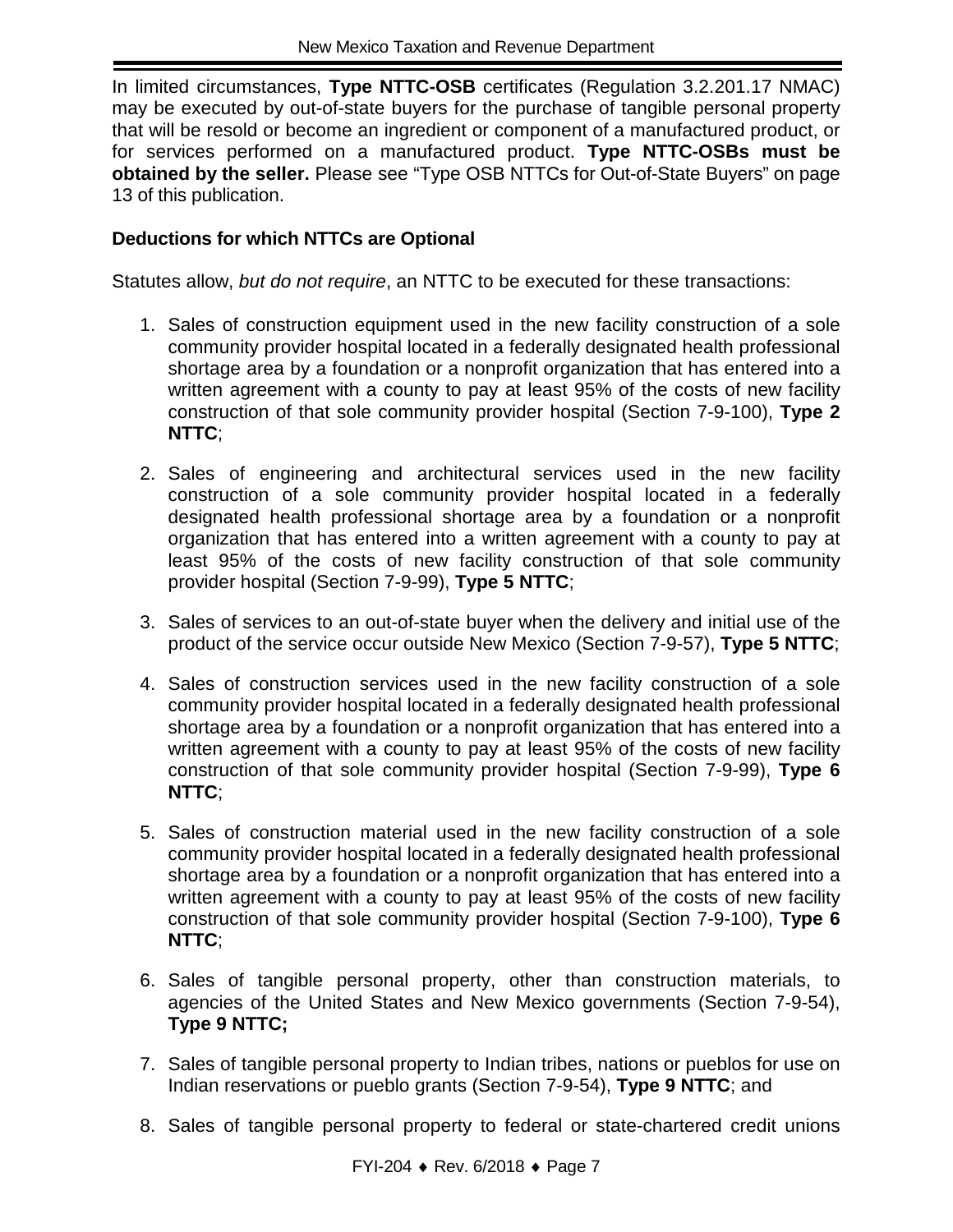(Sections 7-9-54 and 7-9-61.2) **Type 9 NTTC**.

Effective January 1, 2004, the types of NTTCs were consolidated as follows:

The Type 2 NTTC is good for transactions formerly requiring a Type 1, 2, 3 or 4 NTTC; The Type 5 NTTC is good for transactions formerly requiring a Type 5, 8 or 13 NTTC; The Type 6 NTTC is good for transactions formerly requiring a Type 6 or 7 NTTC; The Type 9 NTTC is good for transactions formerly requiring a Type 9 or 14 NTTC; The Type 15 NTTC remains as is;

The Type 16 is good for transactions formerly requiring a Type 16 or Type D NTTC; and

The Type NTTC-OSB remains as is.

The Department no longer issues Type 1, 3, 4, 7, 8, 13, 14 or D NTTCs. However, the Department will continue to recognize those NTTC types in audit situations when the seller or lessee has accepted the NTTCs in good faith, reasonably assured that the buyer executing the NTTC will use the property or service in a nontaxable manner.

Effective March 2, 2018, Section 7-9-43 NMSA 1978 was amended to allow for alternative evidence to be provided instead of an NTTC for most deductions.

## **Executing an NTTC**

By Department regulation, "execute" means the process by which a taxpayer completes an NTTC form by entering the required information about the vendor to whom the NTTC is to be delivered. "Issuing" an NTTC, on the other hand, is the process by which the Department supplies an NTTC to a requesting taxpayer. An NTTC may not be executed by anyone other than the person to whom the Department has issued it.

A buyer or lessee may execute an NTTC online or by means of a paper NTTC obtained on application to this Department.

To execute an NTTC online, the buyer or lessee must access TAP at [https://tap.state.nm.us](https://tap.state.nm.us/) and follow the instructions displayed on the screen. A seller or lessor should use TAP to view and confirm records of NTTCs executed online. The Department recognizes the online record of an executed NTTC as sufficient documentation for a deduction, but the buyer or lessee may print an NTTC executed online if the seller or lessor requests a hard copy.

To execute a paper NTTC, the buyer or lessee must enter on the NTTC the seller or lessor's name, CRS Identification Number and address and the date. Buyers or lessees who do not have Internet access must complete and submit to this Department a "Form ACD-31098, Nontaxable Transaction Certificate Report." The Department will then enter into TAP the NTTC execution information provided on that form. A buyer or lessee who **does** have access to our TAP system and has executed a paper NTTC must then enter the execution information into TAP.

The seller or lessor may keep the hard copy NTTC in his or her business records but, as with NTTCs executed online, the record of the executed NTTC in TAP is sufficient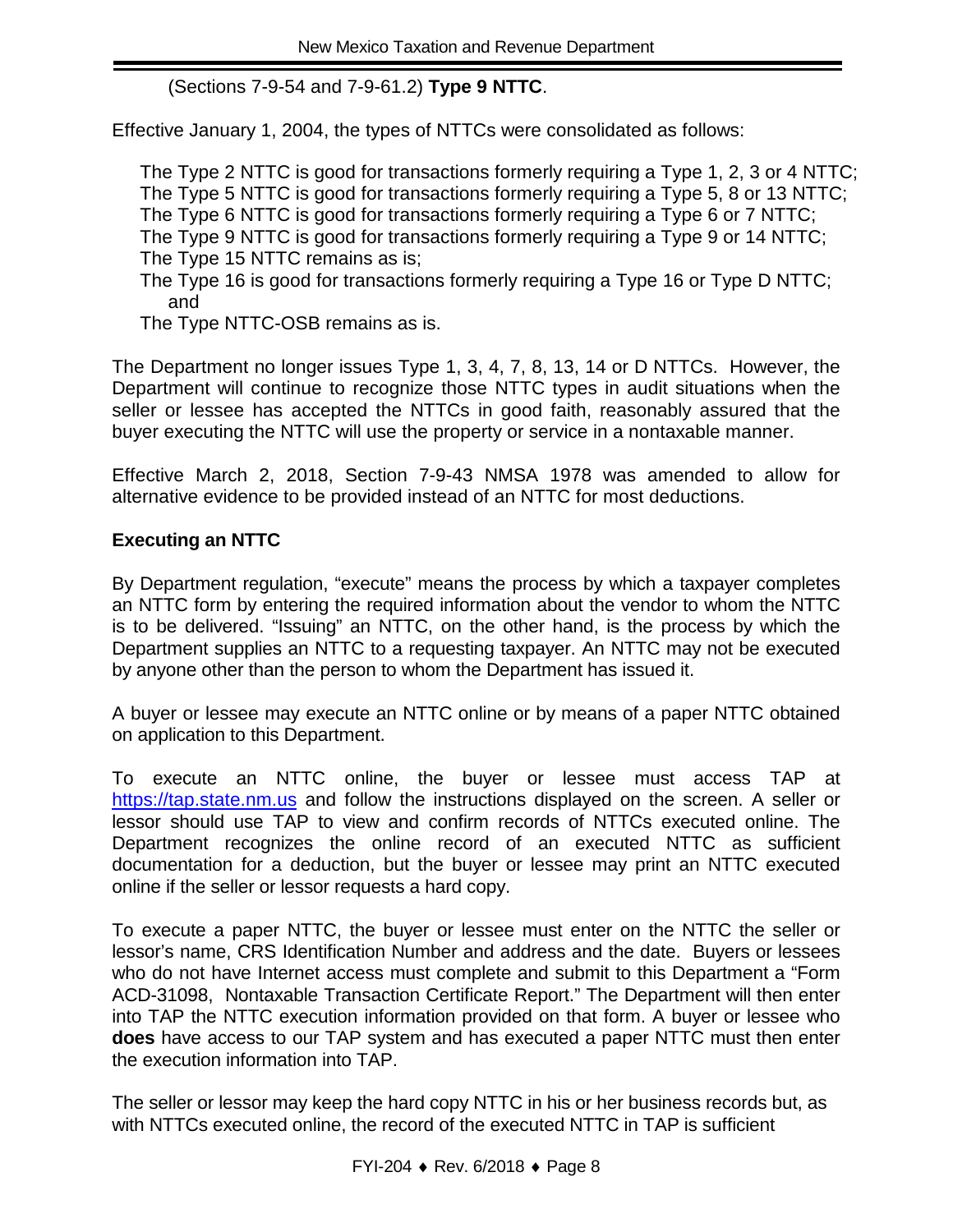documentation for the deduction.

## **"Good Faith" Acceptance of an NTTC**

A seller or lessor may accept an NTTC from a customer in good faith that the customer will use the property or service in a nontaxable manner. A seller or lessor who takes a deduction based on acceptance of an NTTC that clearly is inappropriate or inapplicable to a transaction remains liable for gross receipts tax. For example, a seller may not deduct receipts from the sale of tangible personal property to a buyer who gives the seller a Type 5 NTTC for resale of a service. Nor, for instance, should a seller of construction services deduct receipts based on receiving a Type 9 NTTC from a government entity as documentation of a sale of construction services for resale.

#### **Executing an NTTC Retroactively**

A taxpayer should possess the proper NTTC at the time the CRS-1 Form for the receipts from the transaction is due. The taxpayer may, however, accept the NTTC at any time following the transaction. A taxpayer who has paid gross receipts tax on receipts from transactions that could have originally been deducted had an NTTC been executed may obtain the NTTC and request a refund (within the statute of limitations) of the overpaid gross receipts tax for the corresponding report period(s). Any request for refund should be submitted to the Taxation and Revenue Department using Form RPD-41071, *Application for Tax Refund*.

A taxpayer may not accumulate the allowable deductible receipts for prior report periods and take the entire amount as a deduction for the period in which the proper NTTC or other documentation is received.

Note: The Department may not approve a refund for a prior reporting period, nor should the NTTC be accepted retroactively, if the NTTC executed required a time sensitive or time specific document to allow the deduction associated with the approved NTTC(s). For examples of those types of NTTCs, please see page 3, "NTTC's with special application requirements."

#### **Photocopies of NTTCs**

An NTTC may be photocopied only:

- 1. by this Department or, upon this Department's request, by the person to whom the NTTC has been issued or the seller or lessor who has accepted the NTTC for audit, tax compliance or tax administration purposes;
- 2. by the person to whom the NTTC has been issued by this Department for internal record-keeping purposes or in response to a request from a seller or lessor to whom the person has delivered an executed NTTC for a duplicate of the executed NTTC; and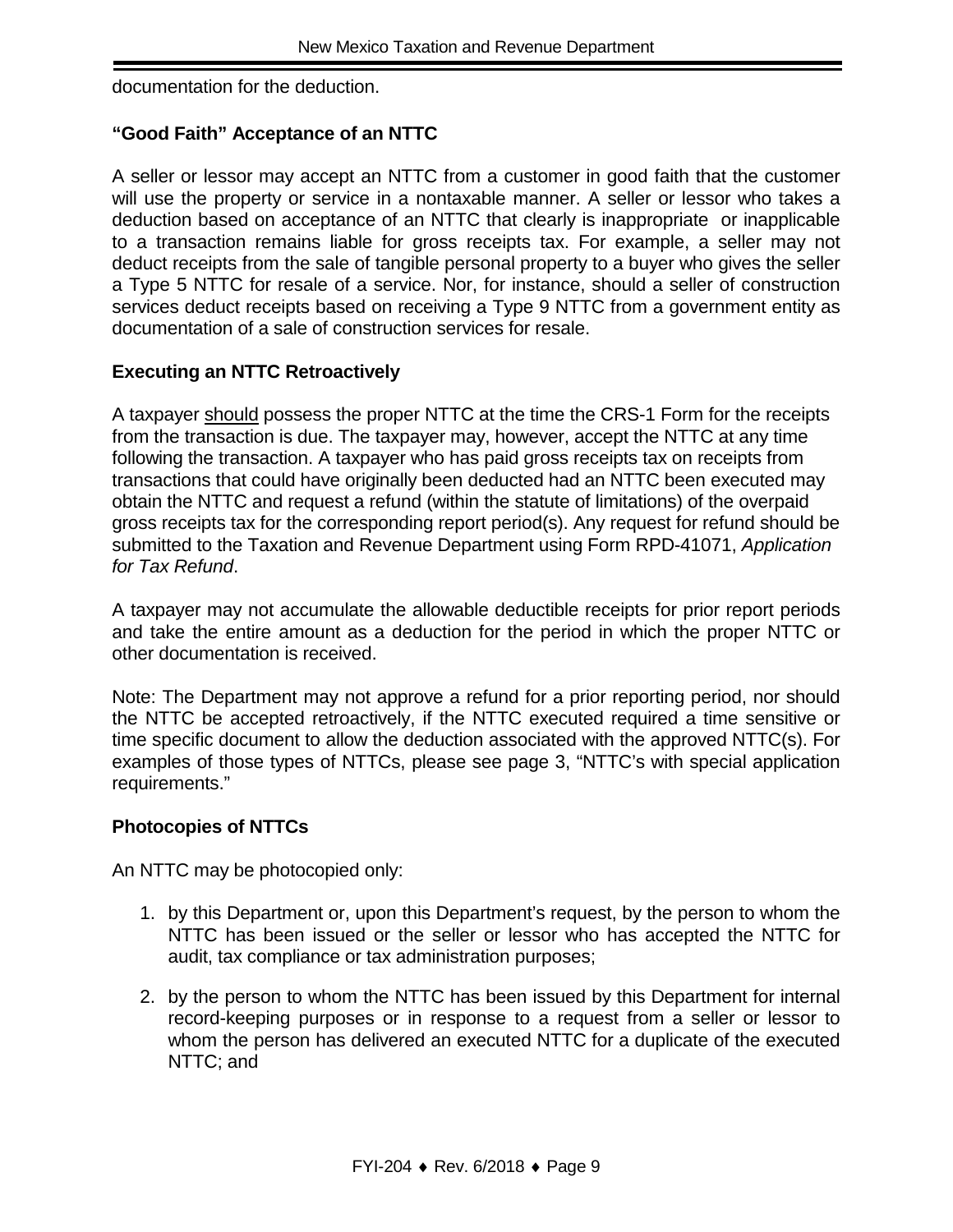#### **Gross Receipts Tax Liability for Misuse of NTTCs**

Property and services purchased with an NTTC must be used in the manner indicated in statute and stated on the NTTC. When the property or services are used otherwise, the person who executed the NTTC is liable for the gross receipts tax *that would have been owed by the seller* on the value of the property or services used inappropriately, plus any applicable penalty and interest.

The *value* of tangible property is the adjusted basis of the property for federal income tax purposes determined as of the time of acquisition or introduction into New Mexico or of conversion to use, whichever is later. If no adjusted basis for federal income tax purposes is established for the property, a reasonable value of the property must be used.

Any gross receipts tax due under this provision is reported, along with normal gross receipts tax and New Mexico withholding tax, on a CRS-1 Form. Again, the tax due under this provision is what would have been owed by the seller of the tangible personal property or service, so the receipts must be reported using the business location of the seller, if different from the buyer.

**Personal Use:** A buyer or lessee may execute an NTTC only for purchases related to business. A person may not execute an NTTC to avoid paying a vendor's passed-on gross receipts tax on property or services for personal use. When a buyer or lessee executes an NTTC to make a business purchase according to the proper use of that NTTC, but subsequently converts the property or service from a business use to a personal use, the buyer or lessee owes gross receipts tax, penalty and interest, on the value of the property or service used personally (Regulation 3.2.10.9 NMAC).

*Example 1:* Z operates a furniture store in New Mexico. Z executes an NTTC to all of Z's suppliers. Z decides to take a refrigerator out of stock for use in Z's home. Because the gross receipts tax was not paid at the time of the acquisition, Z must now pay the gross receipts tax that would have be owed by the seller on the value of the refrigerator.

*Example 2:* A, a garage operator, has the radiator on A's service truck repaired by B, a radiator repair specialist. A has previously executed an NTTC to B. Therefore, B does not pay gross receipts tax on this transaction. In this case A is not reselling the radiator repair service to one of A's customers, so A must pay the pay the gross receipts tax that would have be owed by the seller on the value of the repair service.

*Example 3:* G owns and operates a grocery store. G bought two dozen brooms for resale and executed an NTTC. G then removed six of these brooms from stock for use in cleaning the store. G must pay the gross receipts tax that would have be owed by the seller on the value of the six brooms removed from stock.

*Promotional Gifts:* Gross receipts tax also applies to the value of merchandise purchased with an NTTC but given away for *advertising or promotional purposes* without a concurrent purchase being required (Regulation 3.2.10.12 NMAC). When a taxpayer requires a concurrent purchase with the "free" merchandise no additional tax is due.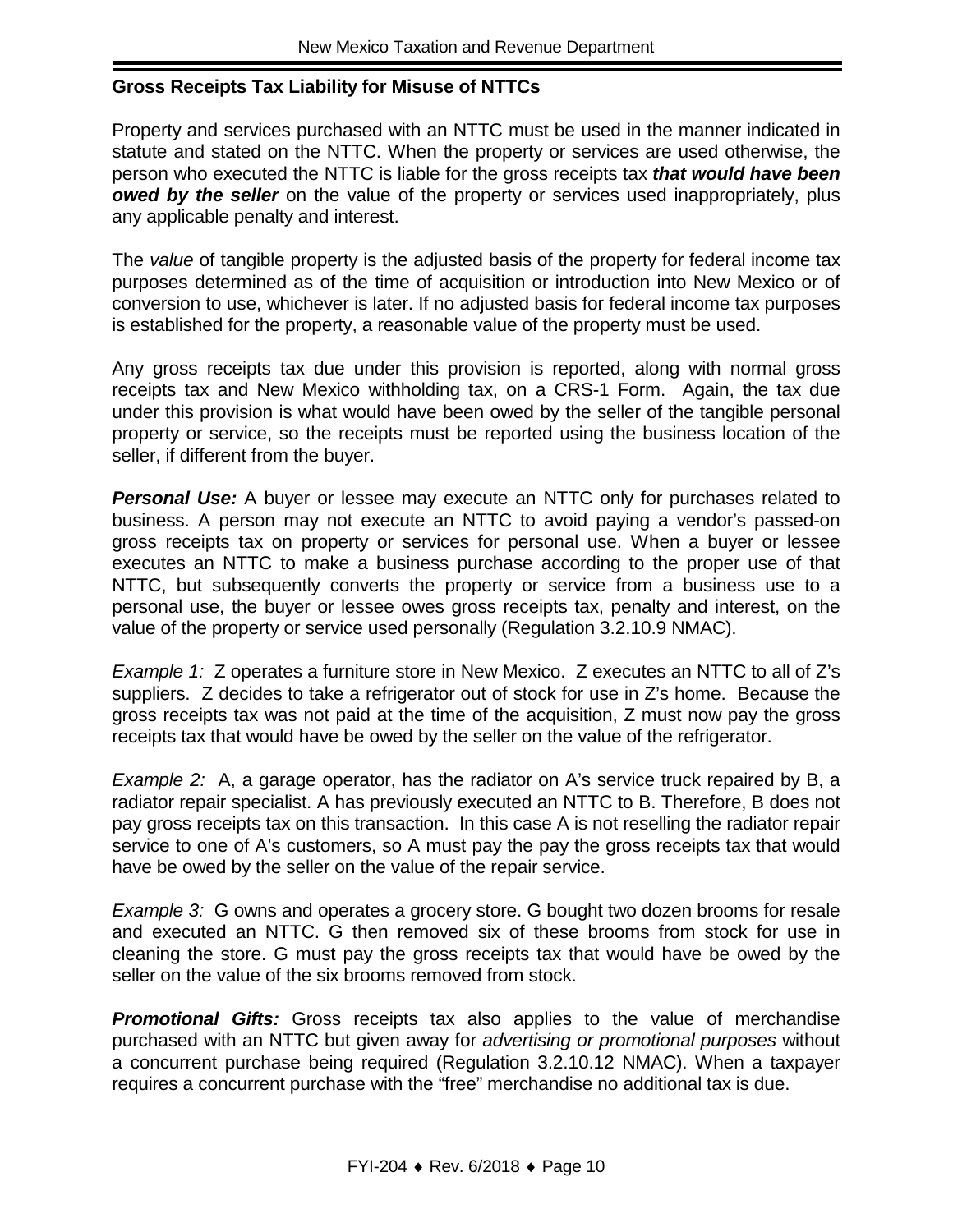*Example:* Restaurant X gives a free drink to customer Y on Y's birthday. The restaurant is not subject to tax on the value of the free drink if the drink is only given when there is a requirement of a concurrent purchase. If a concurrent purchase is not required, the restaurant is liable for gross receipts tax on the value of the drink if the liquor was acquired by the restaurant in a transaction which was not subject to gross receipts tax because the restaurant executed an NTTC or other alternative evidence to its supplier.

When restaurants or cocktail lounges promote their business by offering one free drink to a customer for every drink purchased, the restaurant or lounge is not subject to the compensating tax on the value of the free drink. In this situation, the drinks are only "given away" when a concurrent purchase is required.

*Construction Materials Used on Nontaxable Projects:* Construction materials purchased with an NTTC are subject to gross receipts tax if they are used on a project not subject to gross receipts tax upon completion (Regulation 3.2.10.15 NMAC). This regulation applies to transactions and uses occurring on or after July 1, 2000, but does not apply to projects located on tribal territory which, under federal law, the state cannot tax.

*Example:* X Construction Company purchases a truckload of lumber from A Lumber Company, with which X has previously executed the appropriate NTTC. X takes delivery of, and title to, the lumber at A's yard in New Mexico. X then transports the lumber by its own vehicle to a location outside New Mexico and incorporates the lumber into a construction project outside New Mexico. X is subject to pay the gross receipts tax that would have be owed by the seller on the value of the lumber purchased from A Lumber Company since the construction project outside New Mexico is not subject to gross receipts tax upon completion.

**NOTE**: A 501(c)(3) organization that is organized for the purpose of providing home ownership opportunities to low income families may execute a Type 9 NTTC for the purchase of construction materials. If the 501(c)(3) organization delivering the Type 9 NTTC employs the tangible personal property in the conduct of an unrelated trade or business, then the gross receipts tax that would have be owed by the seller tax will be due.

*Construction Projects Occupied or Leased Before Sale:* A person in the construction business may execute NTTCs to purchase construction materials and construction services when the project is subject to gross receipts tax upon completion, or when the project is located on the tribal territory of an Indian nation, tribe or pueblo. The gross receipts tax that would have be owed by the seller is owed on such materials and services when the construction project is initially leased or occupied before being sold (Regulation 3.2.10.13 NMAC).

*Business Expenses:* Business services performed in New Mexico that are deductible by the buyer as ordinary and necessary business expenses under the United States Internal Revenue Code may not be purchased with NTTCs or using alternative evidence. Such use of NTTCs or alternative evidence for such purchases is an inappropriate use.

*Capital Expenditures:* NTTCs may not be executed to purchase services performed in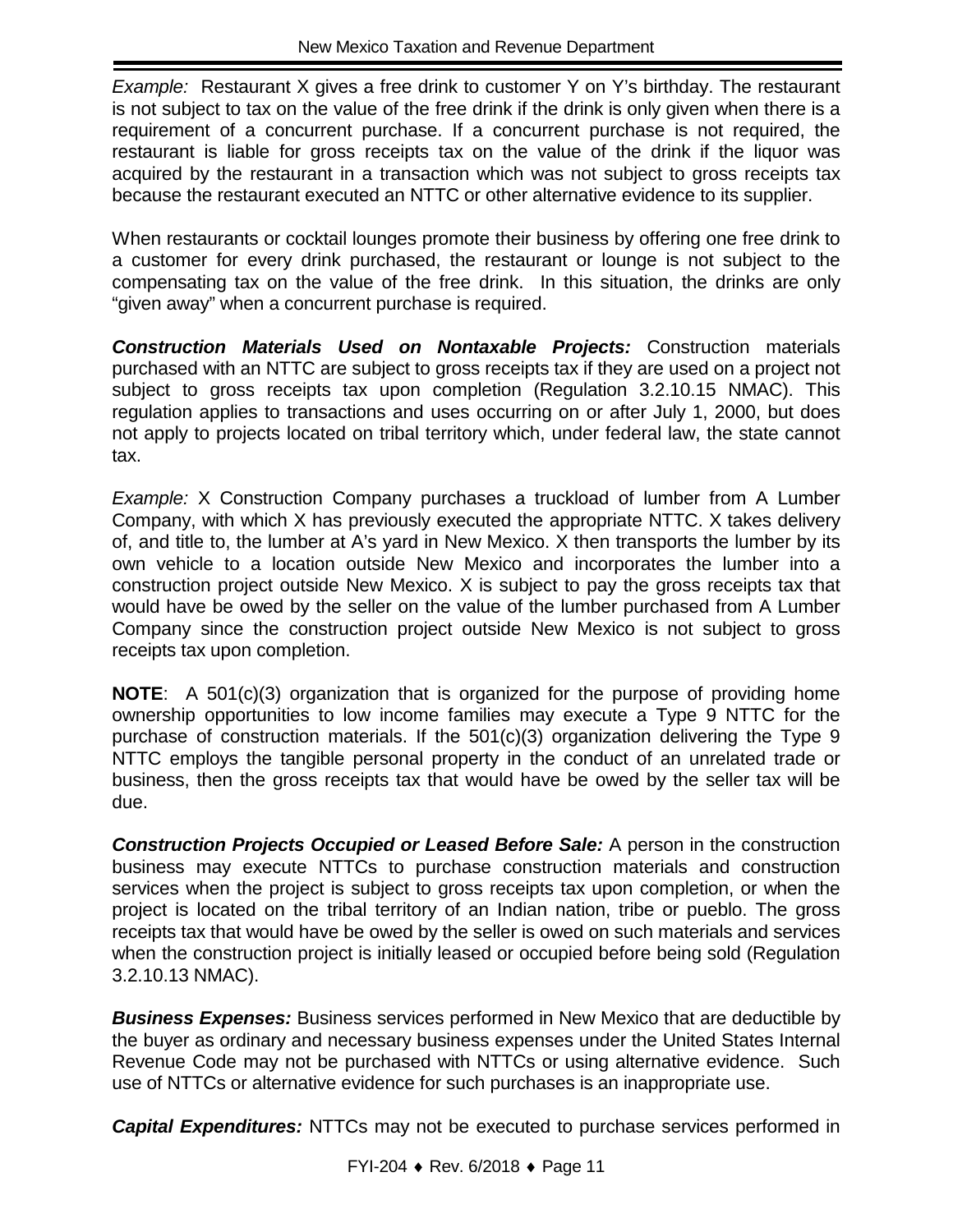New Mexico which are capitalized under the provisions of the United States Internal Revenue Code. When a taxpayer acquires such services through the execution of an NTTC, the gross receipts tax that would have be owed by the seller is due on the value of the services.

*Dealer Use of Parts for Sale:* An automobile dealer may execute an NTTC to buy parts, motor oil and similar items for use in vehicles held for sale. However, a dealer who uses such items in vehicles used by the dealer in the operation of the dealership, rather than vehicles held for sale, is liable for the gross receipts tax that would have be owed by the seller tax on the value of those items (Regulation 3.2.10.18 NMAC).

# **OTHER ACCEPTABLE CERTIFICATES**

To obtain NTTCs, the applicant must have a New Mexico business tax identification number (CRS Identification Number) issued by this Department. A buyer or lessee who has no gross receipts tax, compensating tax, New Mexico withholding tax or New Mexico corporate income or franchise tax liability and is **not required** to register with this Department may, for certain transactions, execute special certificates in place of standard NTTCs. These certificates, described below, are:

Type OSB NTTCs for out-of-state buyers; Multi-jurisdictional Uniform Sales and Use Tax Certificates (MTCs); and Border State Uniform Sale for Resale Certificates (BSCs).

## **Type OSB NTTCs for Out-of-State Buyers**

Unlike all other types of certificates, NTTC-OSBs must be obtained by the seller rather than the buyer, using either the paper NTTC application or TAP. Any person who is selling tangible personal property or manufacturing services in New Mexico and is registered with this Department for gross receipts tax purposes may apply for blank NTTC-OSB forms. The seller then gives the NTTC-OSB to the buyer to complete and return to the seller. Like a Type 2 NTTC, the NTTC-OSB documents the seller's deduction of receipts from sales of property for resale or for use as an ingredient or component of a manufactured product. This certificate also may be used to document the deduction of receipts from performing a manufacturing service directly upon tangible personal property that the buyer is in the business of manufacturing.

To qualify to execute an NTTC-OSB, a buyer must:

- 1. Maintain its principal place of business outside New Mexico;
- 2. Be registered with, or licensed by, the state or foreign jurisdiction in which the buyer maintains a place of business for sales or similar taxes;
- 3. Not maintain a business location in New Mexico;
- 4. Not have receipts that are subject to New Mexico gross receipts tax; and
- 5. Not be registered as an agent to collect and pay over New Mexico gross receipts tax.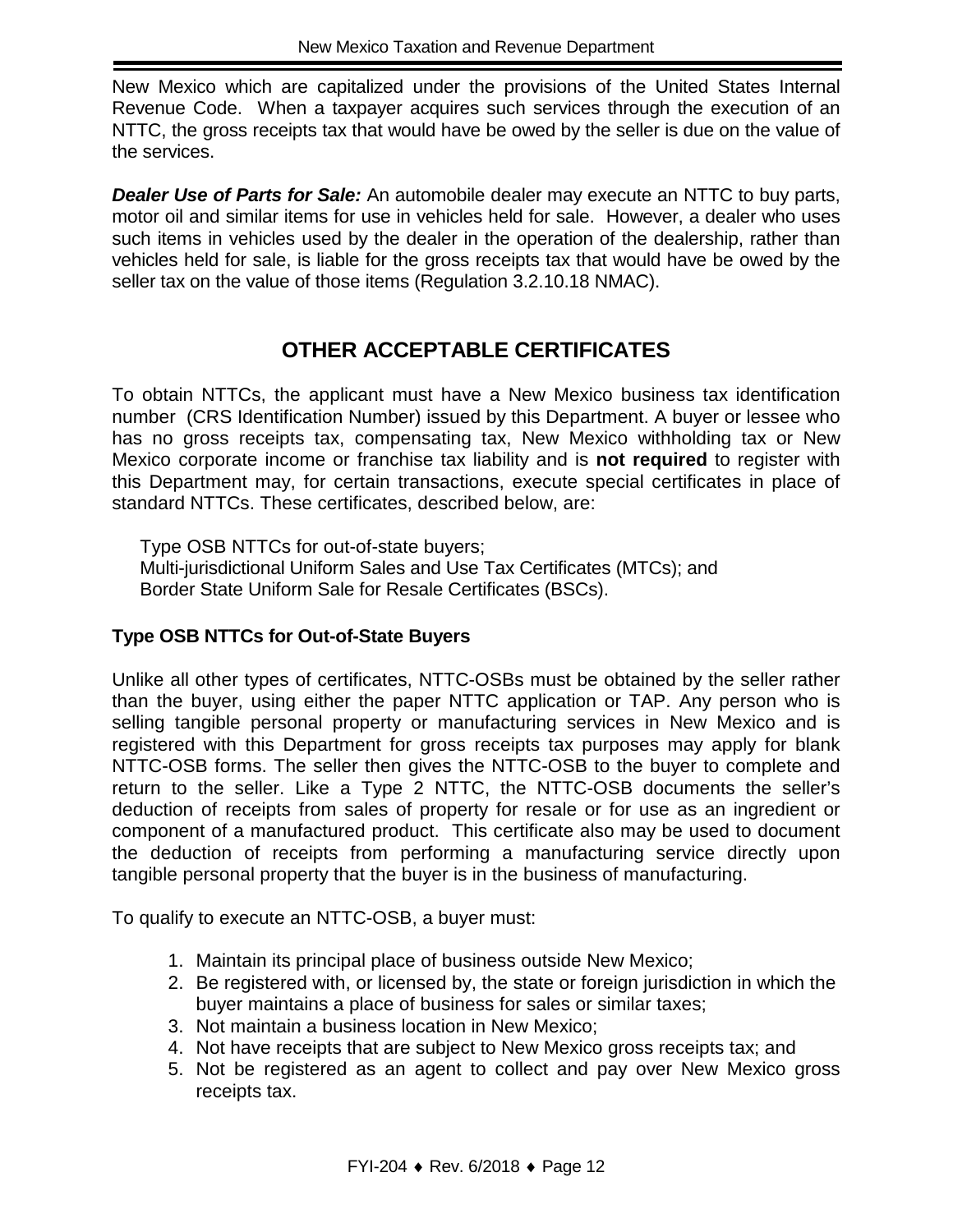Before the seller gives the buyer an NTTC-OSB the seller must obtain proof that the buyer is registered with, or licensed by, the appropriate taxing agency of another state or foreign jurisdiction for sales tax or similar tax program. The seller must obtain the buyer's license number or other identification number issued by the appropriate agency of the state or foreign jurisdiction in which the buyer engages in business. The seller must also obtain alternative evidence clearly showing that the buyer is engaged in business in that state. That documentation includes business cards, purchase orders or letterhead identifying the buyer, the buyer's business location, type of business and business name. The seller must attach the supporting documents to the seller's copy of the NTTC-OSB and keep it the same way other types of NTTCs are retained by the seller.

The seller's deduction is not valid, and the receipts will be taxable, if the supporting documents are not obtained or if the buyer does not enter all required information on the NTTC-OSB provided by the seller.

## **Multi-jurisdictional Uniform Sales and Use Tax Certificates (MTCs)**

New Mexico sellers may accept the Multijurisdiction Uniform Sales and Use Tax Certificate (MTC) from out-of-state buyers **not required to be registered in New Mexico** as documentation for three types of deductions:

- 1. Receipts from sales of tangible personal property or licenses for resale (Section 7-  $9-47$ ;
- 2. Receipts from sales of tangible personal property to manufacturers who will incorporate the property as an ingredient or component part of the product the manufacturer is in the business of making (Section 7-9-46A); and
- 3. Receipts from services performed directly upon tangible personal property a manufacturer is in the business of making, or upon ingredient or component parts of that product (Section 7-9-75).

MTCs are issued by the multistate tax commission or a state, other than New Mexico, that is a member of that organization. The certificates may be obtained through the commission's web site at [www.mtc.gov.](http://www.mtc.gov/)

#### **Border State Uniform Sale for Resale Certificates**

New Mexico sellers may accept the Border State Certificate (BSC) from out-of-state buyers from Arizona, California, Oklahoma, Texas, Utah and the United States of Mexico if the buyers are not required to register with this Department and who:

- 1. Wish to buy goods for resale or incorporation as ingredients or components of a manufactured product, or
- 2. Wish to buy a manufacturing service that will be performed on a manufactured product or ingredient or component part thereof, and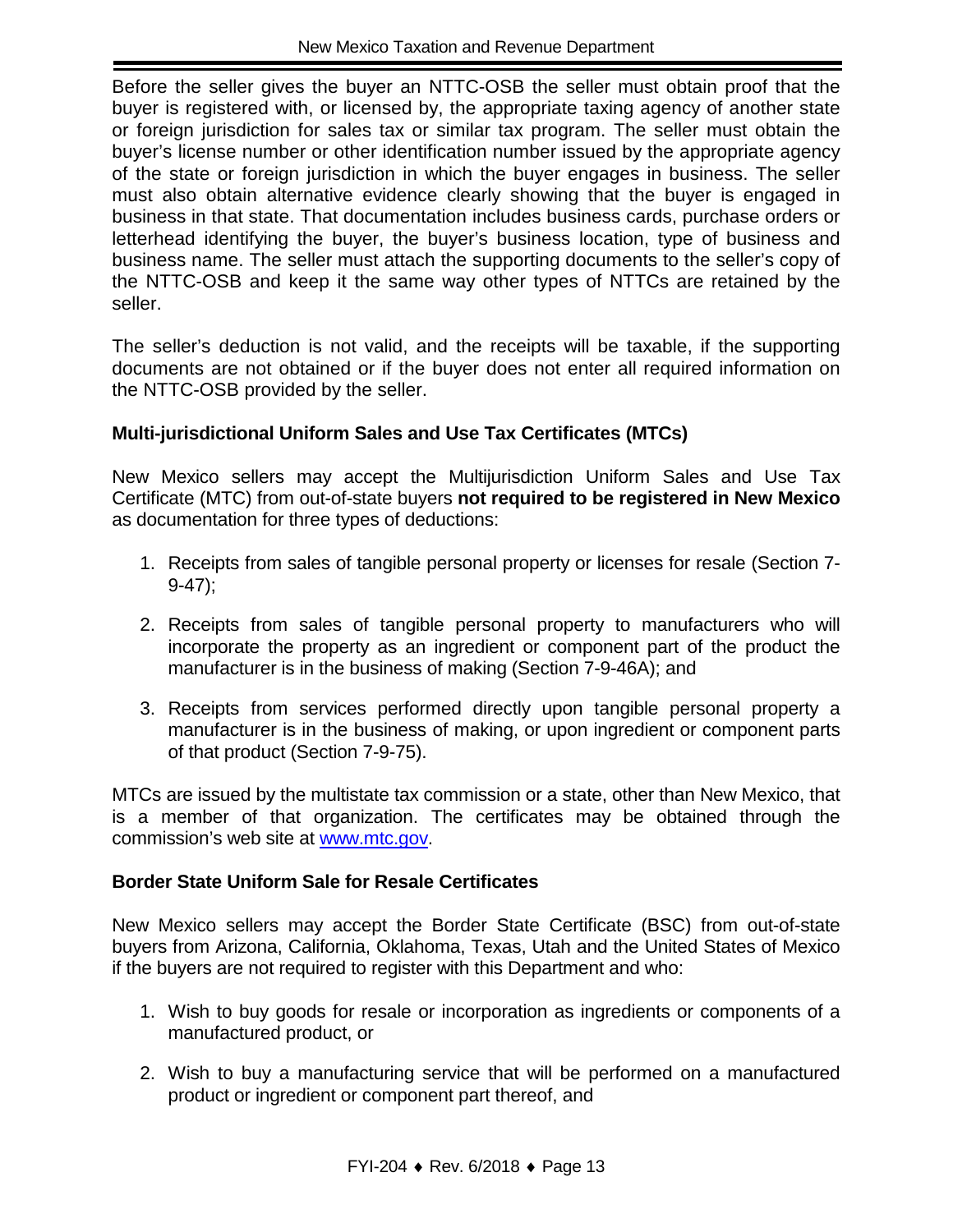3. Will transport the tangible personal property across state or national boundaries.

For further information regarding BSCs, please contact the Border States Caucus. That organization maintains a web site at [www.borderstatescaucus.org.](http://www.borderstatescaucus.org/)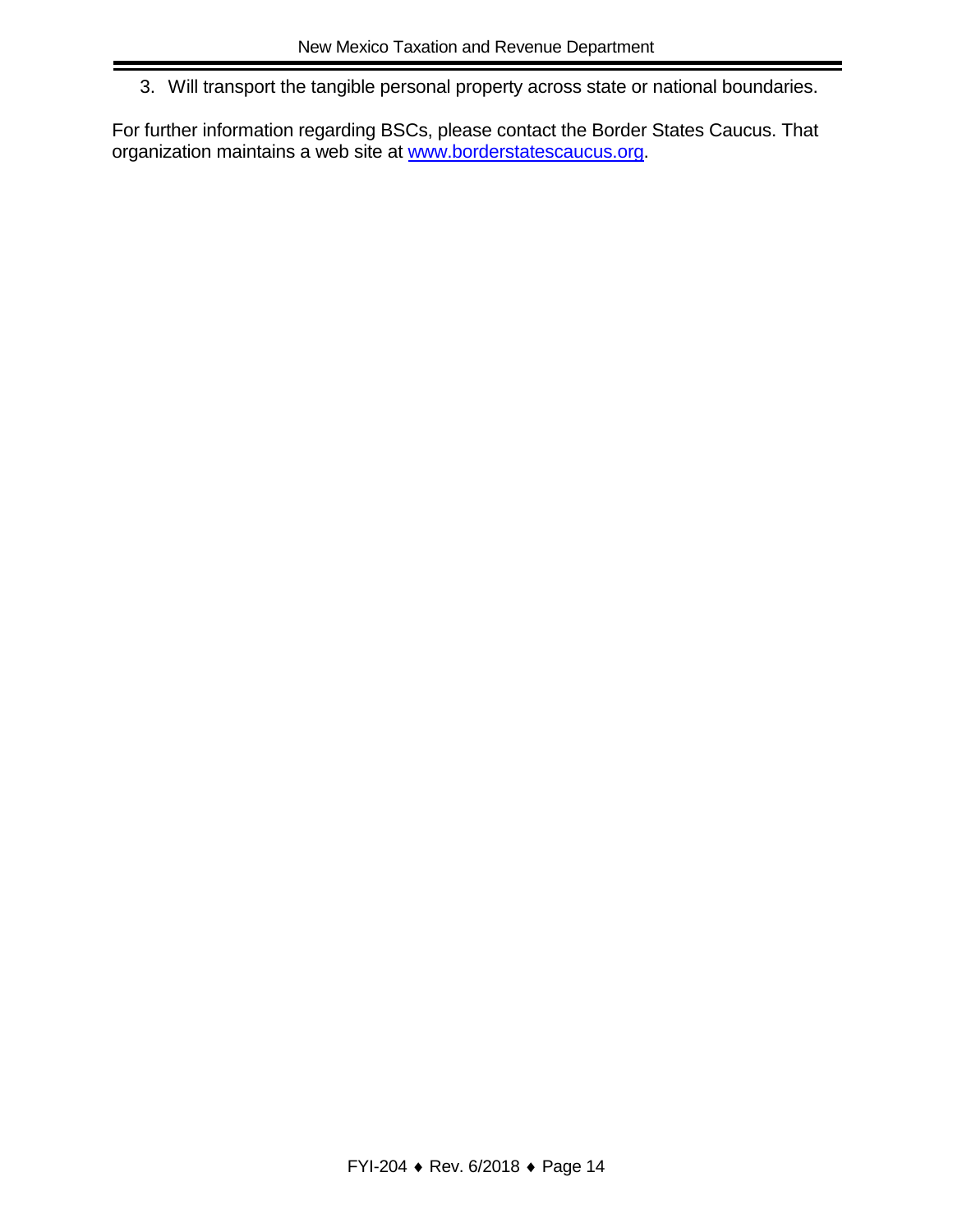# **TAXPAYER INFORMATION**

The Department offers a variety of taxpayer information. Some information is free and other information must be purchased.

*General Information.* FYIs and Bulletins present general information with a minimum of technical language. All FYIs and Bulletins are free and available through all local tax offices, the Tax Information and Policy Office, and on the Internet. The Taxation and Revenue Department's Internet address is:

#### [http://www.tax.newmexico.gov](http://www.tax.newmexico.gov/)

*Regulations.* The Department establishes regulations to interpret and exemplify the various tax acts it administers. The Taxation and Revenue Department regulation book is available from the New Mexico Compilation Commission on a prepaid basis. The Compilation Commission also has a compact disk of all statutes and regulations. Specific regulations are also available at the State Records Center or on its web page at [www.nmcpr.state.nm.us/nmac.](http://www.nmcpr.state.nm.us/nmac)

Order regulation books directly from:

#### **New Mexico Compilation Commission**

<http://www.nmcompcomm.us/index.html>

*Rulings.* Rulings signed by the Secretary are written statements that apply to one or a small number of taxpayers. A taxpayer may request a ruling (at no charge) to clarify its tax liability or responsibility under specific circumstances. The request for a ruling must be in writing, include accurate taxpayer identification and the details about the taxpayer's situation, and be addressed to the Secretary of the Taxation and Revenue Department at P.O. Box 630, Santa Fe, NM 87504-0630. The taxpayer's representative, such as an accountant or attorney, may request a ruling on behalf of the taxpayer but must disclose the name of the taxpayer. While the department is not required to issue a ruling when requested to do so, every request is carefully considered.

The department will not issue a ruling to a taxpayer who is undergoing an audit, who has an outstanding assessment, or who is involved in a protest or litigation with the department over the subject matter of the request. The Secretary may modify or withdraw any previously issued ruling and is required to withdraw or modify any ruling when subsequent legislation, regulations, final court decisions or other rulings invalidate a ruling or portions of a ruling. Taxation and Revenue Department rulings are compiled and available on the department's web page free of charge at http://www.tax.newmexico.gov/rulings.aspx.

**Public Decisions & Orders.** All public decisions and orders issued since July 1994 are compiled and available on the department's web page free of charge at [http://www.tax.newmexico.gov/tax-decisions-orders.aspx.](http://www.tax.newmexico.gov/tax-decisions-orders.aspx)